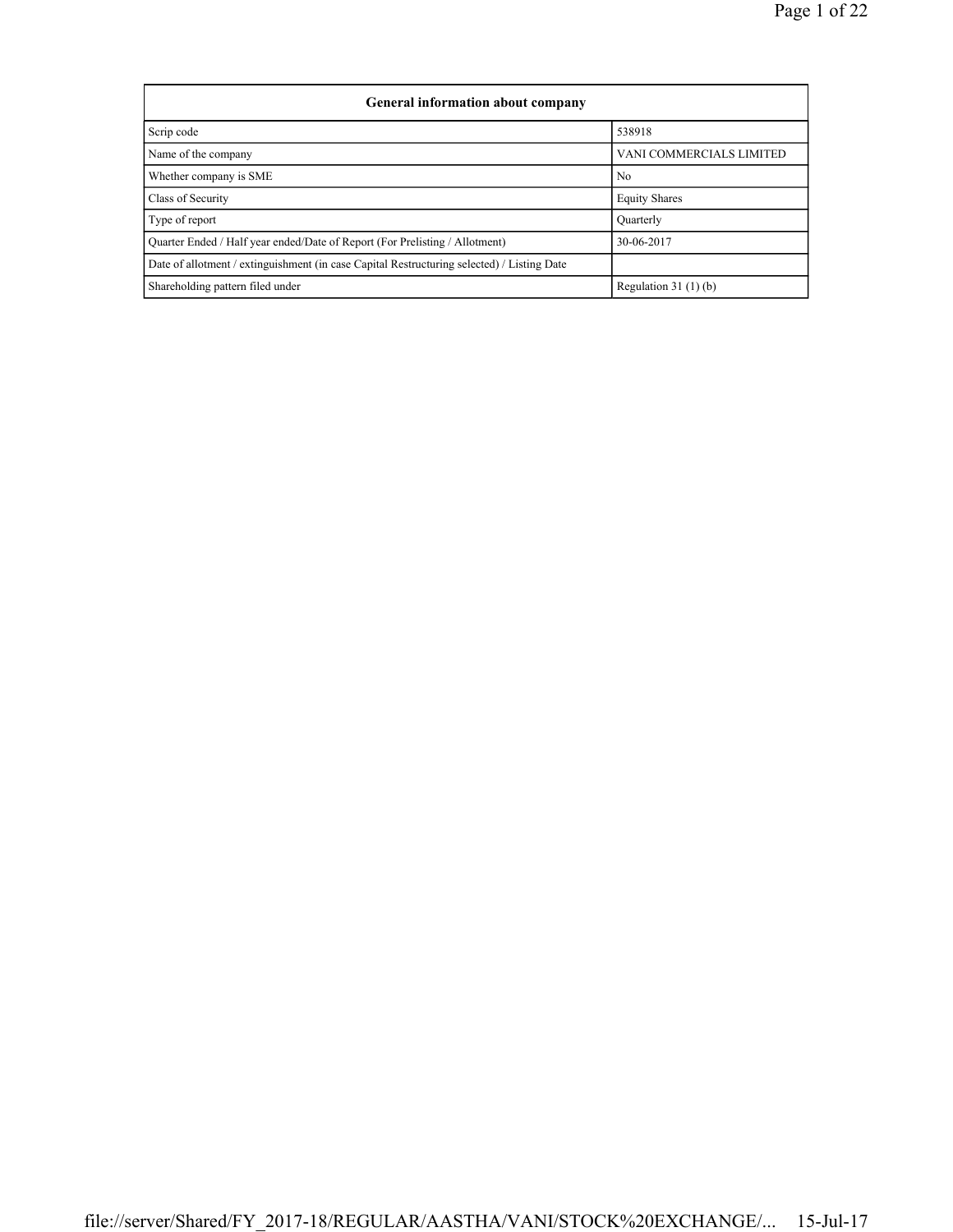| Sr. No. | Particular                                                                             | Yes/No         |
|---------|----------------------------------------------------------------------------------------|----------------|
|         | Whether the Listed Entity has issued any partly paid up shares?                        | N <sub>0</sub> |
|         | Whether the Listed Entity has issued any Convertible Securities?                       | N <sub>0</sub> |
|         | Whether the Listed Entity has issued any Warrants?                                     | No             |
| 4       | Whether the Listed Entity has any shares against which depository receipts are issued? | N <sub>0</sub> |
|         | Whether the Listed Entity has any shares in locked-in?                                 | Yes            |
| 6       | Whether any shares held by promoters are pledge or otherwise encumbered?               | N <sub>0</sub> |
|         | Whether company has equity shares with differential voting rights?                     | N <sub>0</sub> |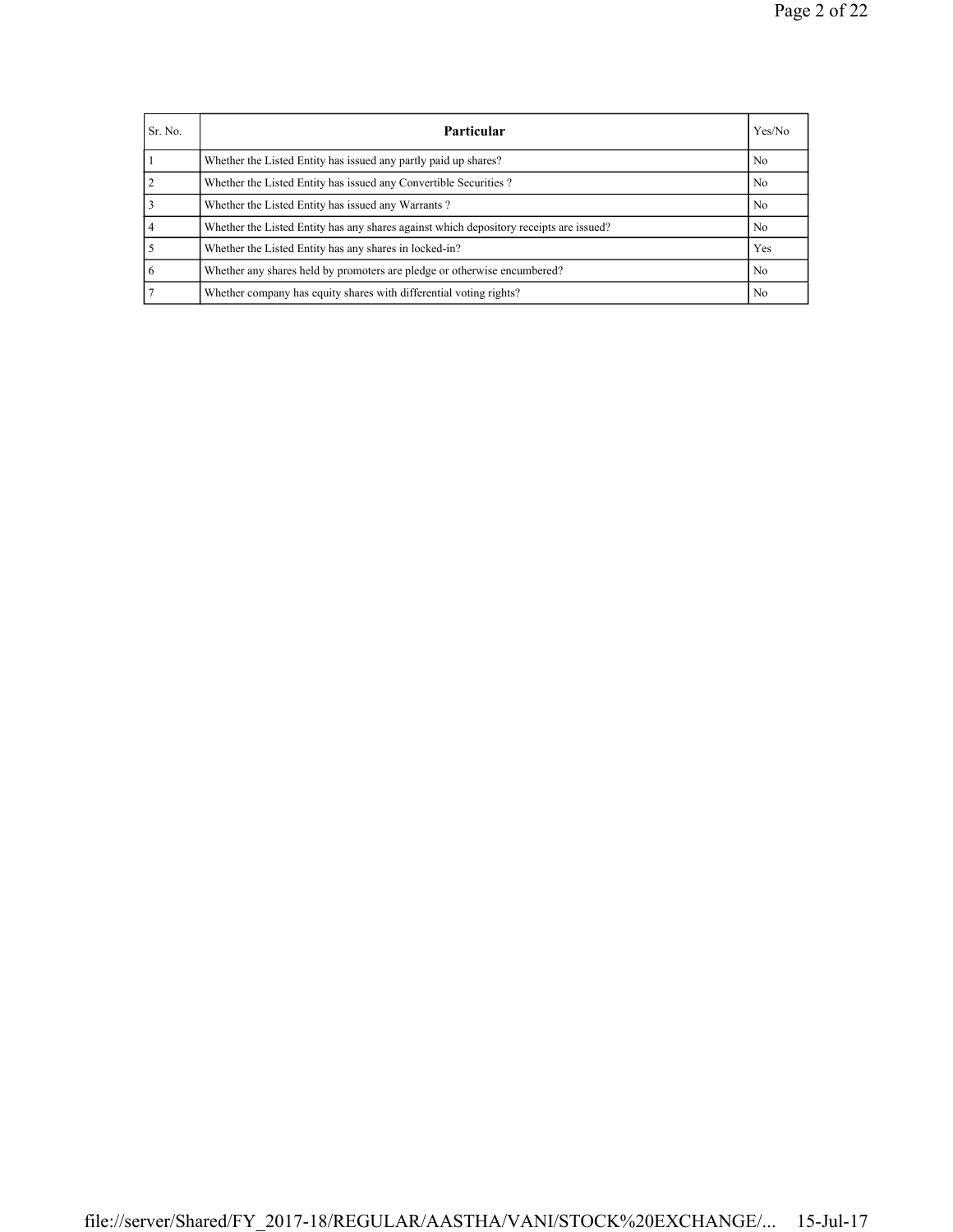|                         | Table I - Summary Statement holding of specified securities |                                  |                                   |                             |                          |                                      |                                                |                                                                  |               |         |                      |  |  |  |
|-------------------------|-------------------------------------------------------------|----------------------------------|-----------------------------------|-----------------------------|--------------------------|--------------------------------------|------------------------------------------------|------------------------------------------------------------------|---------------|---------|----------------------|--|--|--|
| Category<br>(1)<br>(II) |                                                             |                                  | No. of                            | No. Of<br>Partly            | No. Of<br>shares         | Total nos.                           | Shareholding as<br>a % of total no.            | Number of Voting Rights held in each<br>class of securities (IX) |               |         |                      |  |  |  |
|                         | Category of<br>shareholder                                  | Nos. Of<br>shareholders<br>(III) | fully paid<br>up equity<br>shares | paid-up<br>equity<br>shares | underlying<br>Depository | shares<br>held $(VII)$<br>$= (IV) +$ | of shares<br>(calculated as<br>per SCRR, 1957) | No of Voting (XIV)<br>Rights                                     |               |         | Total as a<br>$%$ of |  |  |  |
|                         |                                                             |                                  | held $(IV)$                       | held<br>(V)                 | Receipts<br>(VI)         | $(V)+(VI)$                           | (VIII) As a % of<br>$(A+B+C2)$                 | Class<br>eg: $X$                                                 | Class<br>eg:y | Total   | $(A+B+C)$            |  |  |  |
| (A)                     | Promoter &<br>Promoter<br>Group                             | $\overline{7}$                   | 235100                            |                             |                          | 235100                               | 5.71                                           | 235100                                                           |               | 235100  | 5.71                 |  |  |  |
| (B)                     | Public                                                      | 1059                             | 3884700                           |                             |                          | 3884700                              | 94.29                                          | 3884700                                                          |               | 3884700 | 94.29                |  |  |  |
| (C)                     | Non<br>Promoter-<br>Non Public                              |                                  |                                   |                             |                          |                                      |                                                |                                                                  |               |         |                      |  |  |  |
| (C1)                    | <b>Shares</b><br>underlying<br><b>DRs</b>                   |                                  |                                   |                             |                          |                                      |                                                |                                                                  |               |         |                      |  |  |  |
| (C2)                    | Shares held<br>by<br>Employee<br>Trusts                     |                                  |                                   |                             |                          |                                      |                                                |                                                                  |               |         |                      |  |  |  |
|                         | Total                                                       | 1066                             | 4119800                           |                             |                          | 4119800                              | 100                                            | 4119800                                                          |               | 4119800 | 100                  |  |  |  |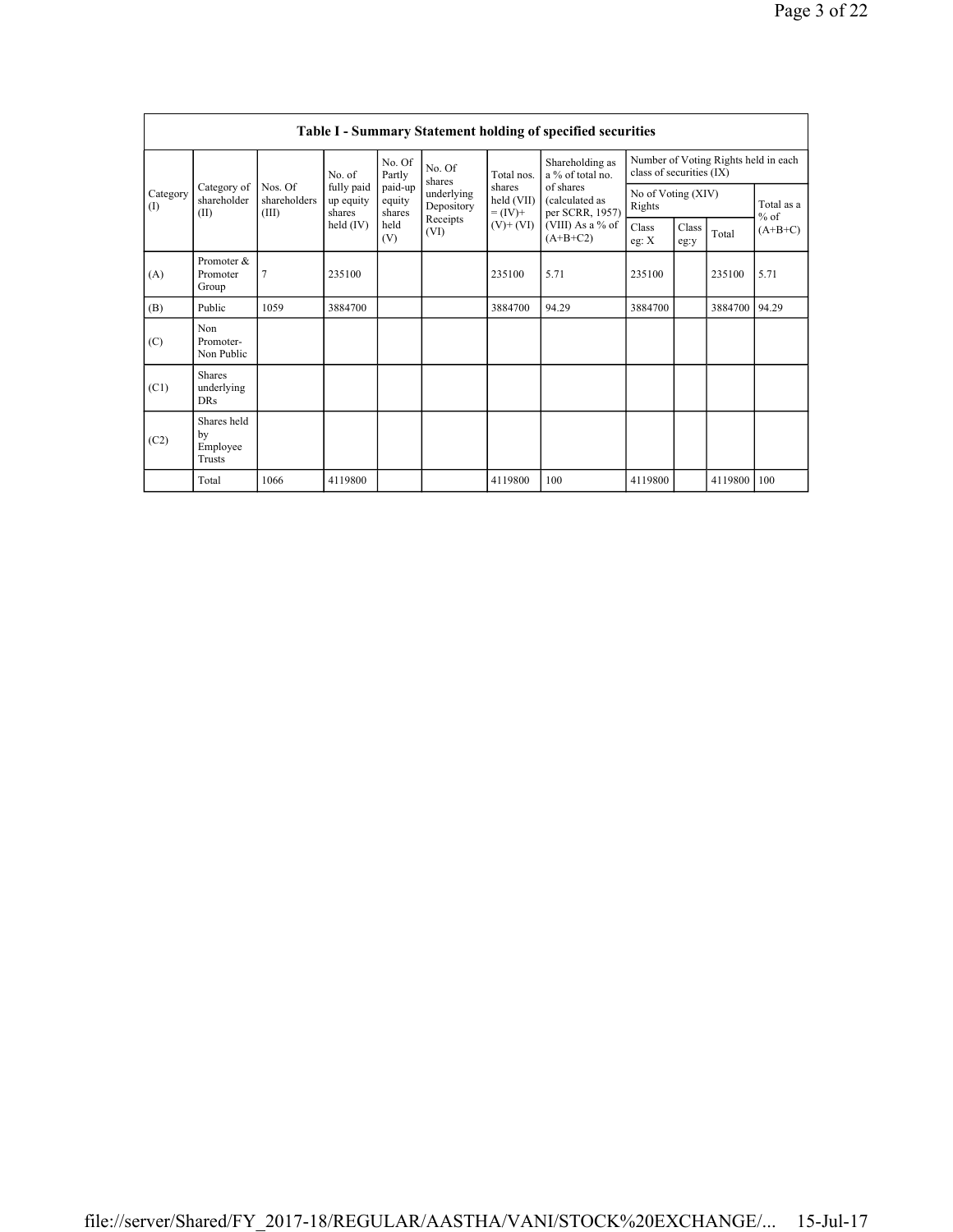|                 | Table I - Summary Statement holding of specified securities |                                                                                          |                                       |                                                                                                                  |                                                                                            |                                          |                                                         |                                                                               |                                                    |                                           |  |  |  |
|-----------------|-------------------------------------------------------------|------------------------------------------------------------------------------------------|---------------------------------------|------------------------------------------------------------------------------------------------------------------|--------------------------------------------------------------------------------------------|------------------------------------------|---------------------------------------------------------|-------------------------------------------------------------------------------|----------------------------------------------------|-------------------------------------------|--|--|--|
| Category<br>(1) | Category of<br>shareholder<br>(II)                          | No. Of<br><b>Shares</b><br>Underlying<br>Outstanding<br>convertible<br>securities<br>(X) | No. of<br><b>Shares</b><br>Underlying | No. Of<br>Shares<br>Underlying<br>Outstanding<br>convertible<br>securities and<br>No. Of<br>Warrants (Xi)<br>(a) | Shareholding, as<br>a % assuming<br>full conversion<br>of convertible<br>securities (as a  | Number of<br>Locked in<br>shares $(XII)$ |                                                         | Number of<br><b>Shares</b><br>pledged or<br>otherwise<br>encumbered<br>(XIII) |                                                    | Number of<br>equity shares                |  |  |  |
|                 |                                                             |                                                                                          | Outstanding<br>Warrants<br>$(X_i)$    |                                                                                                                  | percentage of<br>diluted share<br>capital) $(XI)$ =<br>$(VII)+(X)$ As a<br>% of $(A+B+C2)$ | No. (a)                                  | As a<br>$%$ of<br>total<br><b>Shares</b><br>held<br>(b) | No.<br>(a)                                                                    | As a %<br>of total<br><b>Shares</b><br>held<br>(b) | held in<br>dematerialized<br>form $(XIV)$ |  |  |  |
| (A)             | Promoter &<br>Promoter<br>Group                             |                                                                                          |                                       |                                                                                                                  | 5.71                                                                                       | 170000                                   | 72.31                                                   |                                                                               |                                                    | 235100                                    |  |  |  |
| (B)             | Public                                                      |                                                                                          |                                       |                                                                                                                  | 94.29                                                                                      | $\theta$                                 | $\theta$                                                |                                                                               |                                                    | 2387700                                   |  |  |  |
| (C)             | Non<br>Promoter-<br>Non Public                              |                                                                                          |                                       |                                                                                                                  |                                                                                            |                                          |                                                         |                                                                               |                                                    |                                           |  |  |  |
| (C1)            | <b>Shares</b><br>underlying<br><b>DRs</b>                   |                                                                                          |                                       |                                                                                                                  |                                                                                            |                                          |                                                         |                                                                               |                                                    |                                           |  |  |  |
| (C2)            | Shares held<br>by<br>Employee<br>Trusts                     |                                                                                          |                                       |                                                                                                                  |                                                                                            |                                          |                                                         |                                                                               |                                                    |                                           |  |  |  |
|                 | Total                                                       |                                                                                          |                                       |                                                                                                                  | 100                                                                                        | 170000 4.13                              |                                                         |                                                                               |                                                    | 2622800                                   |  |  |  |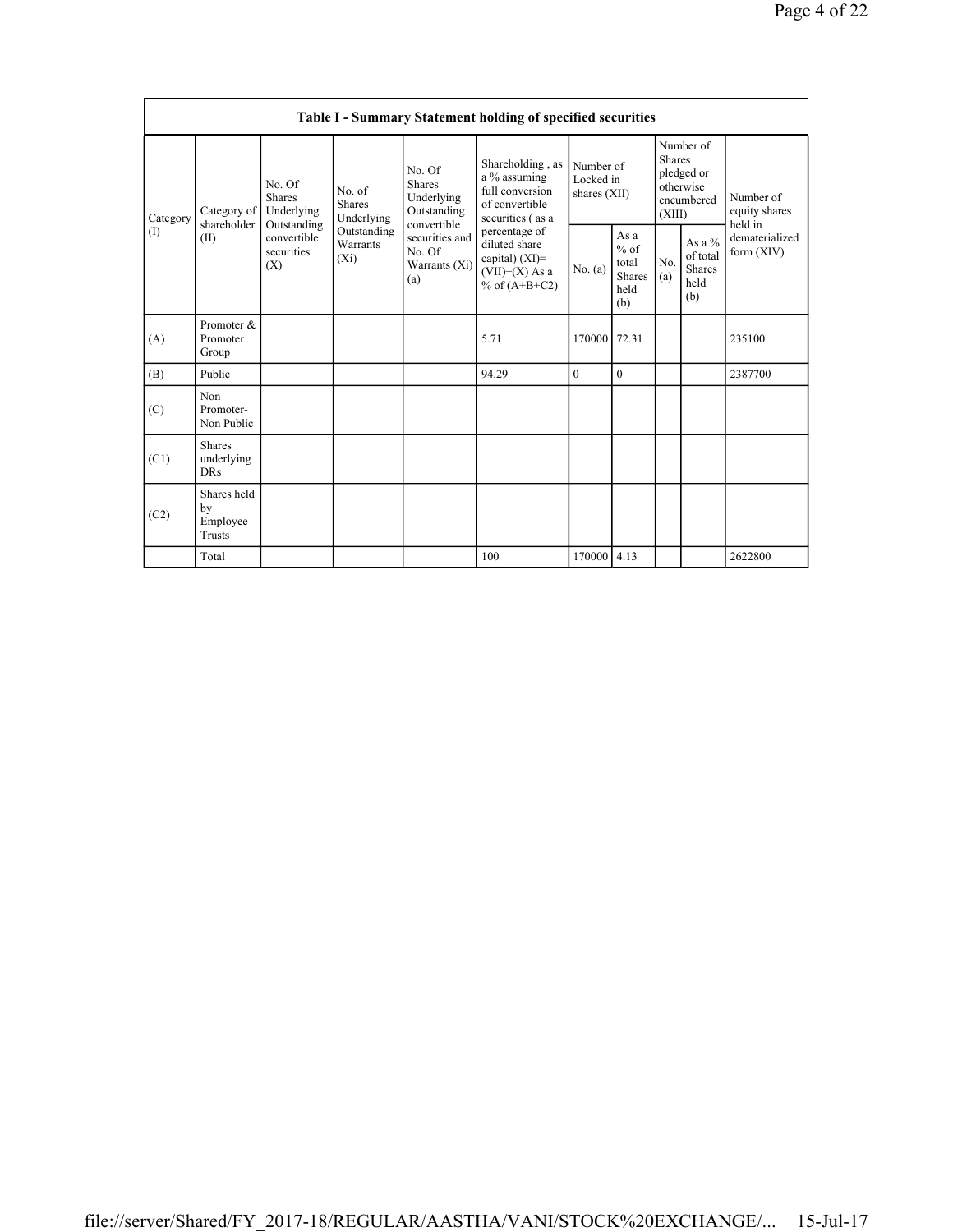| Table II - Statement showing shareholding pattern of the Promoter and Promoter Group        |                                                                                                                     |                                                                                      |                         |                                 |                          |                             |                                                                                                                               |                           |                                                                  |               |                                 |  |
|---------------------------------------------------------------------------------------------|---------------------------------------------------------------------------------------------------------------------|--------------------------------------------------------------------------------------|-------------------------|---------------------------------|--------------------------|-----------------------------|-------------------------------------------------------------------------------------------------------------------------------|---------------------------|------------------------------------------------------------------|---------------|---------------------------------|--|
|                                                                                             |                                                                                                                     |                                                                                      | No. of                  | No.<br>Of<br>Partly             | No. Of<br>shares         | Total<br>nos.<br>shares     | Shareholding<br>as a % of<br>total no. of<br>shares<br>(calculated as<br>per SCRR,<br>1957) (VIII)<br>As a % of<br>$(A+B+C2)$ |                           | Number of Voting Rights held in<br>each class of securities (IX) |               |                                 |  |
| Sr.                                                                                         | Category & Name<br>of the                                                                                           | Nos. Of<br>shareholders                                                              | fully paid<br>up equity | paid-<br>up                     | underlying<br>Depository | held<br>$(VII) =$           |                                                                                                                               | No of Voting (XIV) Rights |                                                                  |               | Total<br>as a %                 |  |
|                                                                                             | Shareholders (I)                                                                                                    | (III)                                                                                | shares<br>held $(IV)$   | equity<br>shares<br>held<br>(V) | Receipts<br>(VI)         | $(IV)$ +<br>$(V)$ +<br>(VI) |                                                                                                                               | Class eg:<br>Χ            | Class<br>eg:y                                                    | Total         | of<br>Total<br>Voting<br>rights |  |
| A                                                                                           |                                                                                                                     | Table II - Statement showing shareholding pattern of the Promoter and Promoter Group |                         |                                 |                          |                             |                                                                                                                               |                           |                                                                  |               |                                 |  |
| (1)                                                                                         | Indian                                                                                                              |                                                                                      |                         |                                 |                          |                             |                                                                                                                               |                           |                                                                  |               |                                 |  |
| (a)                                                                                         | Individuals/Hindu<br>undivided Family                                                                               | 7                                                                                    | 235100                  |                                 |                          | 235100                      | 5.71                                                                                                                          | 235100                    |                                                                  | 235100        | 5.71                            |  |
| Sub-Total<br>(A)(1)                                                                         |                                                                                                                     | 7                                                                                    | 235100                  |                                 |                          | 235100                      | 5.71                                                                                                                          | 235100                    |                                                                  | 235100        | 5.71                            |  |
| (2)                                                                                         | Foreign                                                                                                             |                                                                                      |                         |                                 |                          |                             |                                                                                                                               |                           |                                                                  |               |                                 |  |
| Total<br>Shareholding<br>of Promoter<br>and Promoter<br>Group $(A)=$<br>$(A)(1)+(A)$<br>(2) |                                                                                                                     | 7                                                                                    | 235100                  |                                 |                          | 235100                      | 5.71                                                                                                                          | 235100                    |                                                                  | 235100        | 5.71                            |  |
| B                                                                                           |                                                                                                                     | Table III - Statement showing shareholding pattern of the Public shareholder         |                         |                                 |                          |                             |                                                                                                                               |                           |                                                                  |               |                                 |  |
| (1)                                                                                         | Institutions                                                                                                        |                                                                                      |                         |                                 |                          |                             |                                                                                                                               |                           |                                                                  |               |                                 |  |
| (3)                                                                                         | Non-institutions                                                                                                    |                                                                                      |                         |                                 |                          |                             |                                                                                                                               |                           |                                                                  |               |                                 |  |
| (a(i))                                                                                      | Individuals -<br>i.Individual<br>shareholders<br>holding nominal<br>share capital up to<br>Rs. 2 lakhs.             | 978                                                                                  | 632370                  |                                 |                          | 632370                      | 15.35                                                                                                                         | 632370                    |                                                                  | 632370        | 15.35                           |  |
| (a(ii))                                                                                     | Individuals - ii.<br>Individual<br>shareholders<br>holding nominal<br>share capital in<br>excess of Rs. 2<br>lakhs. | 27                                                                                   | 1932042                 |                                 |                          | 1932042                     | 46.9                                                                                                                          | 1932042                   |                                                                  | 1932042 46.9  |                                 |  |
| (e)                                                                                         | Any Other<br>(specify)                                                                                              | 54                                                                                   | 1320288                 |                                 |                          | 1320288                     | 32.05                                                                                                                         | 1320288                   |                                                                  | 1320288       | 32.05                           |  |
| Sub-Total (B)<br>(3)                                                                        |                                                                                                                     | 1059                                                                                 | 3884700                 |                                 |                          | 3884700                     | 94.29                                                                                                                         | 3884700                   |                                                                  | 3884700 94.29 |                                 |  |
| <b>Total Public</b><br>Shareholding<br>$(B)= (B)(1) +$<br>$(B)(2)+(B)(3)$                   |                                                                                                                     | 1059                                                                                 | 3884700                 |                                 |                          | 3884700                     | 94.29                                                                                                                         | 3884700                   |                                                                  | 3884700       | 94.29                           |  |
| $\mathbf C$                                                                                 | Table IV - Statement showing shareholding pattern of the Non Promoter- Non Public shareholder                       |                                                                                      |                         |                                 |                          |                             |                                                                                                                               |                           |                                                                  |               |                                 |  |
| Total<br>$(A+B+C2)$                                                                         |                                                                                                                     | 1066                                                                                 | 4119800                 |                                 |                          | 4119800                     | 100                                                                                                                           | 4119800                   |                                                                  | 4119800       | 100                             |  |
| Total<br>$(A+B+C)$                                                                          |                                                                                                                     | 1066                                                                                 | 4119800                 |                                 |                          | 4119800                     | 100                                                                                                                           | 4119800                   |                                                                  | 4119800       | 100                             |  |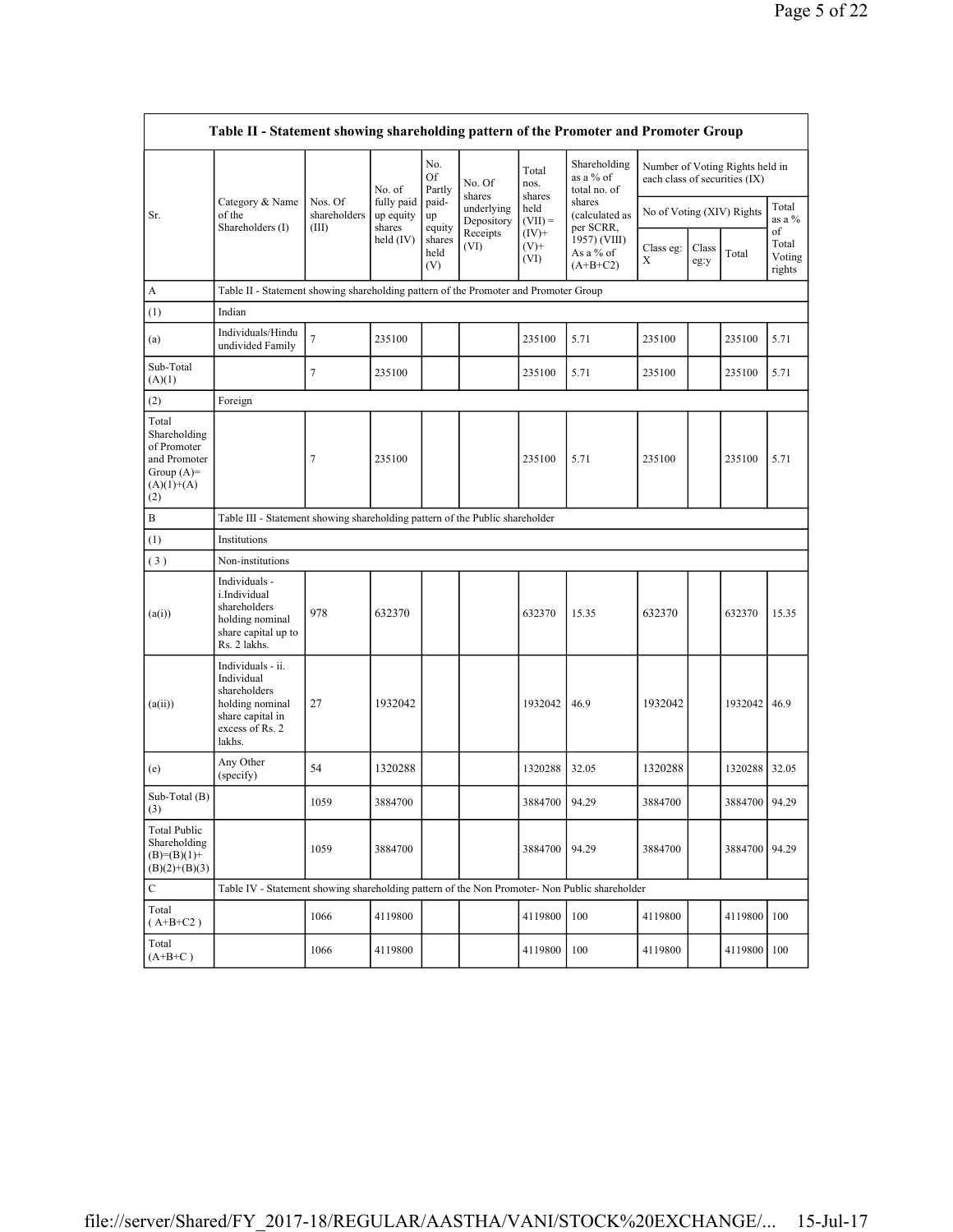| Table II - Statement showing shareholding pattern of the Promoter and Promoter Group   |                                                                               |                                                                                      |                                                                                                                 |                                                                                                                                                                                          |                                        |                                                      |                                                                               |                                                |                                       |  |  |  |
|----------------------------------------------------------------------------------------|-------------------------------------------------------------------------------|--------------------------------------------------------------------------------------|-----------------------------------------------------------------------------------------------------------------|------------------------------------------------------------------------------------------------------------------------------------------------------------------------------------------|----------------------------------------|------------------------------------------------------|-------------------------------------------------------------------------------|------------------------------------------------|---------------------------------------|--|--|--|
| Sr.                                                                                    | No. Of Shares<br>Underlying<br>Outstanding<br>convertible<br>securities $(X)$ | No. of Shares<br>Underlying<br>Outstanding<br>Warrants<br>$(X_i)$                    | No. Of Shares<br>Underlying<br>Outstanding<br>convertible<br>securities and<br>No. Of<br>Warrants $(Xi)$<br>(a) | Shareholding, as a<br>% assuming full<br>conversion of<br>convertible<br>securities (as a<br>percentage of<br>diluted share<br>capital) $(XI) = (VII)$<br>$+(X)$ As a % of<br>$(A+B+C2)$ | Number of<br>Locked in shares<br>(XII) |                                                      | Number of<br><b>Shares</b><br>pledged or<br>otherwise<br>encumbered<br>(XIII) |                                                | Number of<br>equity shares<br>held in |  |  |  |
|                                                                                        |                                                                               |                                                                                      |                                                                                                                 |                                                                                                                                                                                          | No. (a)                                | As a $%$<br>of total<br><b>Shares</b><br>held<br>(b) | No.<br>(a)                                                                    | As a %<br>of total<br><b>Shares</b><br>held(b) | dematerialized<br>form $(XIV)$        |  |  |  |
| A                                                                                      |                                                                               | Table II - Statement showing shareholding pattern of the Promoter and Promoter Group |                                                                                                                 |                                                                                                                                                                                          |                                        |                                                      |                                                                               |                                                |                                       |  |  |  |
| (1)                                                                                    | Indian                                                                        |                                                                                      |                                                                                                                 |                                                                                                                                                                                          |                                        |                                                      |                                                                               |                                                |                                       |  |  |  |
| (a)                                                                                    |                                                                               |                                                                                      |                                                                                                                 | 5.71                                                                                                                                                                                     | 170000 72.31                           |                                                      |                                                                               |                                                | 235100                                |  |  |  |
| Sub-Total (A)<br>(1)                                                                   |                                                                               |                                                                                      |                                                                                                                 | 5.71                                                                                                                                                                                     | 170000 72.31                           |                                                      |                                                                               |                                                | 235100                                |  |  |  |
| (2)                                                                                    | Foreign                                                                       |                                                                                      |                                                                                                                 |                                                                                                                                                                                          |                                        |                                                      |                                                                               |                                                |                                       |  |  |  |
| Total<br>Shareholding<br>of Promoter<br>and Promoter<br>Group $(A)=A)$<br>$(1)+(A)(2)$ |                                                                               |                                                                                      |                                                                                                                 | 5.71                                                                                                                                                                                     | 170000 72.31                           |                                                      |                                                                               |                                                | 235100                                |  |  |  |
| $\, {\bf B}$                                                                           |                                                                               |                                                                                      |                                                                                                                 | Table III - Statement showing shareholding pattern of the Public shareholder                                                                                                             |                                        |                                                      |                                                                               |                                                |                                       |  |  |  |
| (1)                                                                                    | Institutions                                                                  |                                                                                      |                                                                                                                 |                                                                                                                                                                                          |                                        |                                                      |                                                                               |                                                |                                       |  |  |  |
| (3)                                                                                    | Non-institutions                                                              |                                                                                      |                                                                                                                 |                                                                                                                                                                                          |                                        |                                                      |                                                                               |                                                |                                       |  |  |  |
| (a(i))                                                                                 |                                                                               |                                                                                      |                                                                                                                 | 15.35                                                                                                                                                                                    | $\mathbf{0}$                           | $\overline{0}$                                       |                                                                               |                                                | 188300                                |  |  |  |
| (a(ii))                                                                                |                                                                               |                                                                                      |                                                                                                                 | 46.9                                                                                                                                                                                     | $\overline{0}$                         | $\overline{0}$                                       |                                                                               |                                                | 946542                                |  |  |  |
| (e)                                                                                    |                                                                               |                                                                                      |                                                                                                                 | 32.05                                                                                                                                                                                    | $\overline{0}$                         | $\overline{0}$                                       |                                                                               |                                                | 1252858                               |  |  |  |
| Sub-Total (B)<br>(3)                                                                   |                                                                               |                                                                                      |                                                                                                                 | 94.29                                                                                                                                                                                    | $\overline{0}$                         | $\theta$                                             |                                                                               |                                                | 2387700                               |  |  |  |
| <b>Total Public</b><br>Shareholding<br>$(B)= (B)(1) +$<br>$(B)(2)+(B)(3)$              |                                                                               |                                                                                      |                                                                                                                 | 94.29                                                                                                                                                                                    | $\boldsymbol{0}$                       | 0                                                    |                                                                               |                                                | 2387700                               |  |  |  |
| $\mathbf C$                                                                            |                                                                               |                                                                                      |                                                                                                                 | Table IV - Statement showing shareholding pattern of the Non Promoter- Non Public shareholder                                                                                            |                                        |                                                      |                                                                               |                                                |                                       |  |  |  |
| Total<br>$(A+B+C2)$                                                                    |                                                                               |                                                                                      |                                                                                                                 | 100                                                                                                                                                                                      | 170000 4.13                            |                                                      |                                                                               |                                                | 2622800                               |  |  |  |
| Total<br>$(A+B+C)$                                                                     |                                                                               |                                                                                      |                                                                                                                 | 100                                                                                                                                                                                      | 170000 4.13                            |                                                      |                                                                               |                                                | 2622800                               |  |  |  |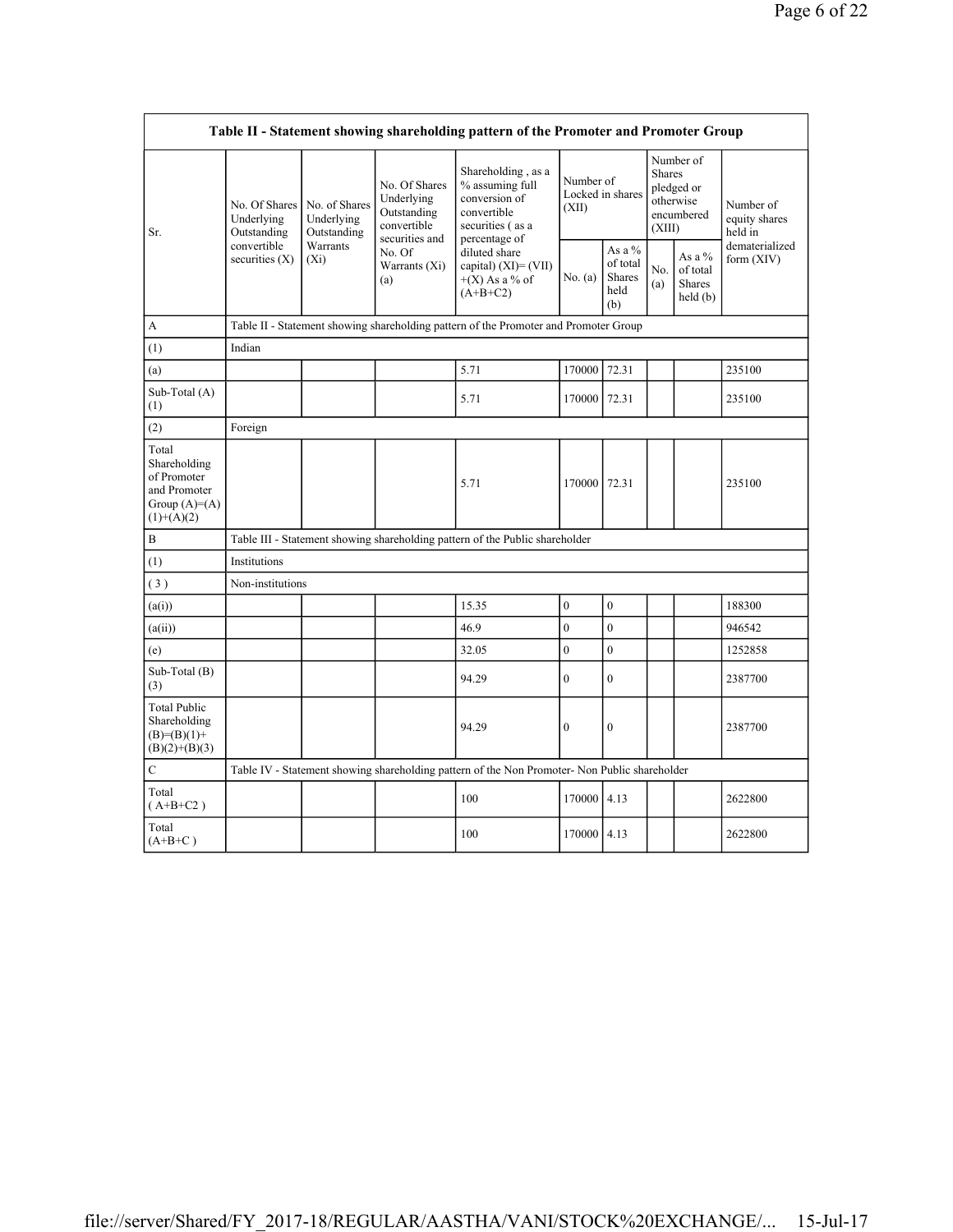| Individuals/Hindu undivided Family                                                                                                                                                           |                       |                             |                                 |                                  |                                |                         |                                |  |  |  |  |  |
|----------------------------------------------------------------------------------------------------------------------------------------------------------------------------------------------|-----------------------|-----------------------------|---------------------------------|----------------------------------|--------------------------------|-------------------------|--------------------------------|--|--|--|--|--|
| Searial No.                                                                                                                                                                                  | $\mathbf{1}$          | $\overline{c}$              | $\overline{\mathbf{3}}$         | $\overline{4}$                   | 5                              | 6                       | $\overline{7}$                 |  |  |  |  |  |
| Name of the<br>Shareholders (I)                                                                                                                                                              | O P<br><b>SUKHIJA</b> | <b>RAJ KANTA</b><br>SUKHIJA | <b>GAURAV</b><br><b>SUKHIJA</b> | <b>RASHIMI</b><br><b>SUKHIJA</b> | <b>NEELAM</b><br><b>BHATIA</b> | KOMAL<br><b>SUKHIJA</b> | <b>GAURAV</b><br><b>BHATIA</b> |  |  |  |  |  |
| PAN(II)                                                                                                                                                                                      | AXSPS8696P            | AAWPK6240L                  | ARDPS5567Q                      | BBFPS8321F                       | AFCPB0391O                     | ALHPM7231R              | AFZPB0749K                     |  |  |  |  |  |
| No. of fully paid<br>up equity shares<br>held $(IV)$                                                                                                                                         | 59400                 | 59200                       | 59000                           | 29000                            | 9800                           | 9500                    | 9200                           |  |  |  |  |  |
| No. Of Partly paid-<br>up equity shares<br>held(V)                                                                                                                                           |                       |                             |                                 |                                  |                                |                         |                                |  |  |  |  |  |
| No. Of shares<br>underlying<br>Depository<br>Receipts (VI)                                                                                                                                   |                       |                             |                                 |                                  |                                |                         |                                |  |  |  |  |  |
| Total nos. shares<br>held $(VII) = (IV) +$<br>$(V)+(VI)$                                                                                                                                     | 59400                 | 59200                       | 59000                           | 29000                            | 9800                           | 9500                    | 9200                           |  |  |  |  |  |
| Shareholding as a<br>% of total no. of<br>shares (calculated<br>as per SCRR,<br>1957) (VIII) As a<br>% of $(A+B+C2)$                                                                         | 1.44                  | 1.44                        | 1.43                            | 0.7                              | 0.24                           | 0.23                    | 0.22                           |  |  |  |  |  |
| Number of Voting Rights held in each class of securities (IX)                                                                                                                                |                       |                             |                                 |                                  |                                |                         |                                |  |  |  |  |  |
| Class eg:X                                                                                                                                                                                   | 59400                 | 59200                       | 59000                           | 29000                            | 9800                           | 9500                    | 9200                           |  |  |  |  |  |
| Class eg:y                                                                                                                                                                                   |                       |                             |                                 |                                  |                                |                         |                                |  |  |  |  |  |
| Total                                                                                                                                                                                        | 59400                 | 59200                       | 59000                           | 29000                            | 9800                           | 9500                    | 9200                           |  |  |  |  |  |
| Total as a % of<br><b>Total Voting rights</b>                                                                                                                                                | 1.44                  | 1.44                        | 1.43                            | 0.7                              | 0.24                           | 0.23                    | 0.22                           |  |  |  |  |  |
| No. Of Shares<br>Underlying<br>Outstanding<br>convertible<br>securities $(X)$                                                                                                                |                       |                             |                                 |                                  |                                |                         |                                |  |  |  |  |  |
| No. of Shares<br>Underlying<br>Outstanding<br>Warrants (Xi)                                                                                                                                  |                       |                             |                                 |                                  |                                |                         |                                |  |  |  |  |  |
| No. Of Shares<br>Underlying<br>Outstanding<br>convertible<br>securities and No.<br>Of Warrants (Xi)<br>(a)                                                                                   |                       |                             |                                 |                                  |                                |                         |                                |  |  |  |  |  |
| Shareholding, as a<br>% assuming full<br>conversion of<br>convertible<br>securities (as a<br>percentage of<br>diluted share<br>capital) $(XI) = (VII)$<br>$+(Xi)(a)$ As a % of<br>$(A+B+C2)$ | 1.44                  | 1.44                        | 1.43                            | 0.7                              | 0.24                           | 0.23                    | 0.22                           |  |  |  |  |  |
| Number of Locked in shares (XII)                                                                                                                                                             |                       |                             |                                 |                                  |                                |                         |                                |  |  |  |  |  |
| No. $(a)$                                                                                                                                                                                    | 50000                 | 50000                       | 50000                           | 20000                            | $\boldsymbol{0}$               | $\boldsymbol{0}$        | $\boldsymbol{0}$               |  |  |  |  |  |
| As a % of total<br>Shares held (b)                                                                                                                                                           | 84.18                 | 84.46                       | 84.75                           | 68.97                            | $\boldsymbol{0}$               | $\boldsymbol{0}$        | $\boldsymbol{0}$               |  |  |  |  |  |
| Number of Shares pledged or otherwise encumbered (XIII)                                                                                                                                      |                       |                             |                                 |                                  |                                |                         |                                |  |  |  |  |  |
| No. (a)                                                                                                                                                                                      |                       |                             |                                 |                                  |                                |                         |                                |  |  |  |  |  |
| As a % of total<br>Shares held (b)                                                                                                                                                           |                       |                             |                                 |                                  |                                |                         |                                |  |  |  |  |  |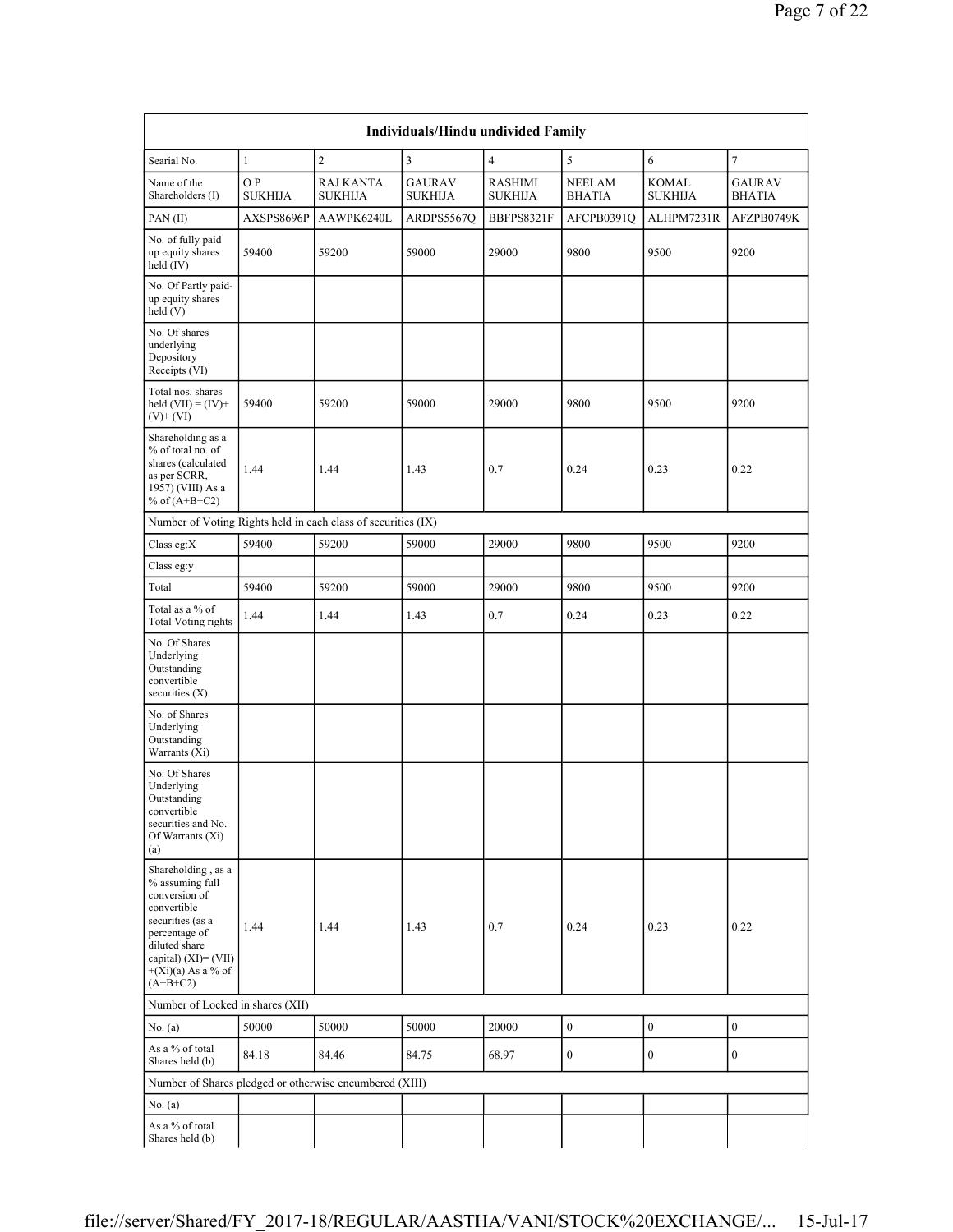| Number of equity<br>shares held in<br>dematerialized<br>form $(XIV)$ | 59400 | 59200 | 59000 | 29000 | 9800 | 9500 | 9200 |  |  |  |
|----------------------------------------------------------------------|-------|-------|-------|-------|------|------|------|--|--|--|
| Reason for not providing PAN                                         |       |       |       |       |      |      |      |  |  |  |
| Reason for not<br>providing PAN                                      |       |       |       |       |      |      |      |  |  |  |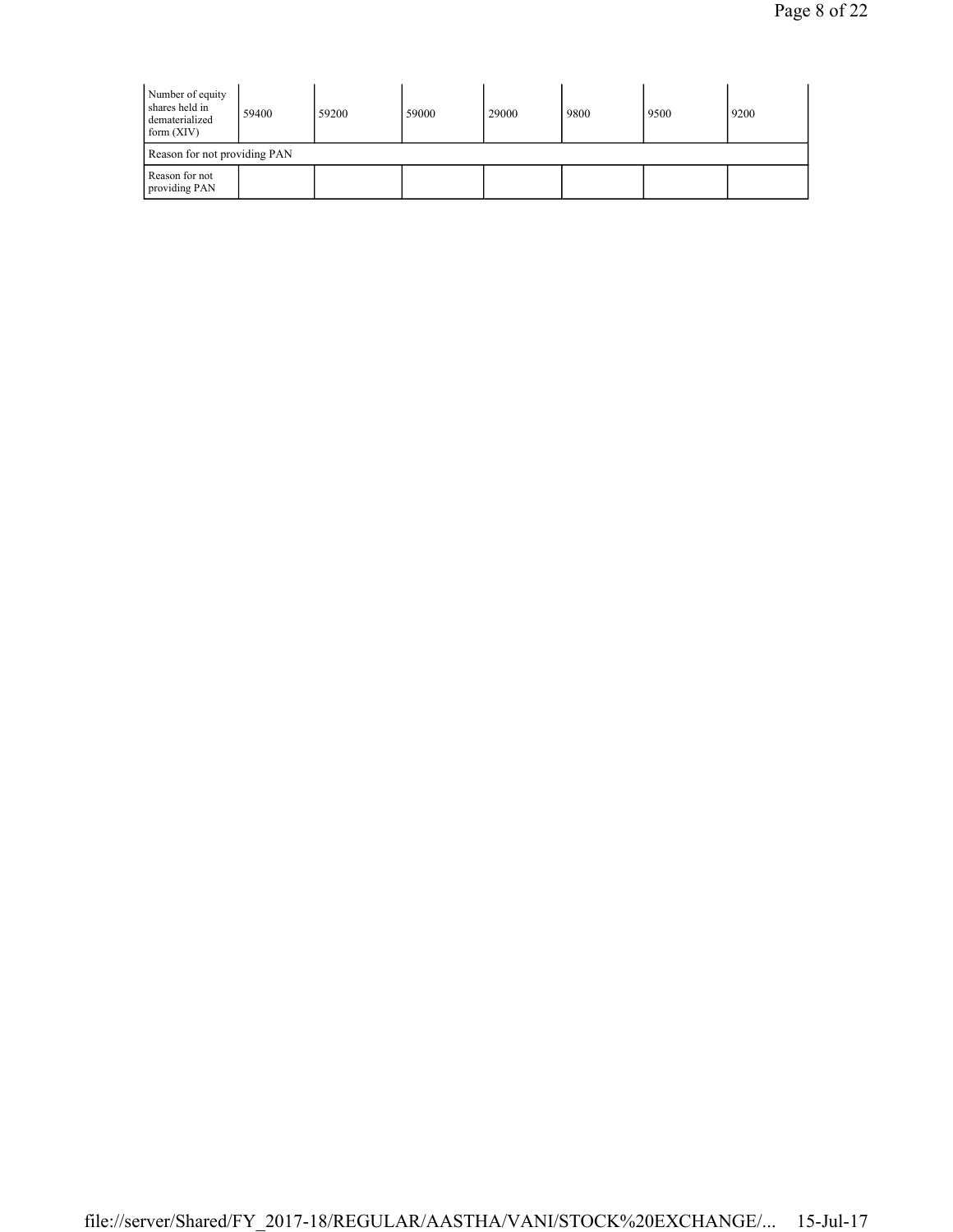| Individuals/Hindu undivided Family                                                                                                                                                           |                                                               |  |  |  |  |  |  |  |
|----------------------------------------------------------------------------------------------------------------------------------------------------------------------------------------------|---------------------------------------------------------------|--|--|--|--|--|--|--|
| Searial No.                                                                                                                                                                                  |                                                               |  |  |  |  |  |  |  |
| Name of the<br>Shareholders (I)                                                                                                                                                              | Click here to go back                                         |  |  |  |  |  |  |  |
| PAN(II)                                                                                                                                                                                      | Total                                                         |  |  |  |  |  |  |  |
| No. of fully paid<br>up equity shares<br>held (IV)                                                                                                                                           | 235100                                                        |  |  |  |  |  |  |  |
| No. Of Partly paid-<br>up equity shares<br>held (V)                                                                                                                                          |                                                               |  |  |  |  |  |  |  |
| No. Of shares<br>underlying<br>Depository<br>Receipts (VI)                                                                                                                                   |                                                               |  |  |  |  |  |  |  |
| Total nos. shares<br>held $(VII) = (IV) +$<br>$(V)$ + $(VI)$                                                                                                                                 | 235100                                                        |  |  |  |  |  |  |  |
| Shareholding as a<br>% of total no. of<br>shares (calculated<br>as per SCRR,<br>1957) (VIII) As a<br>% of $(A+B+C2)$                                                                         | 5.71                                                          |  |  |  |  |  |  |  |
|                                                                                                                                                                                              | Number of Voting Rights held in each class of securities (IX) |  |  |  |  |  |  |  |
| Class eg:X                                                                                                                                                                                   | 235100                                                        |  |  |  |  |  |  |  |
| Class eg:y                                                                                                                                                                                   |                                                               |  |  |  |  |  |  |  |
| Total                                                                                                                                                                                        | 235100                                                        |  |  |  |  |  |  |  |
| Total as a % of<br><b>Total Voting rights</b>                                                                                                                                                | 5.71                                                          |  |  |  |  |  |  |  |
| No. Of Shares<br>Underlying<br>Outstanding<br>convertible<br>securities $(X)$                                                                                                                |                                                               |  |  |  |  |  |  |  |
| No. of Shares<br>Underlying<br>Outstanding<br>Warrants (Xi)                                                                                                                                  |                                                               |  |  |  |  |  |  |  |
| No. Of Shares<br>Underlying<br>Outstanding<br>convertible<br>securities and No.<br>Of Warrants (Xi)<br>(a)                                                                                   |                                                               |  |  |  |  |  |  |  |
| Shareholding, as a<br>% assuming full<br>conversion of<br>convertible<br>securities (as a<br>percentage of<br>diluted share<br>capital) $(XI) = (VII)$<br>$+(Xi)(a)$ As a % of<br>$(A+B+C2)$ | 5.71                                                          |  |  |  |  |  |  |  |
|                                                                                                                                                                                              | Number of Locked in shares (XII)                              |  |  |  |  |  |  |  |
| No. (a)                                                                                                                                                                                      | 170000                                                        |  |  |  |  |  |  |  |
| As a % of total<br>Shares held (b)                                                                                                                                                           | 72.31                                                         |  |  |  |  |  |  |  |
|                                                                                                                                                                                              | Number of Shares pledged or otherwise encumbered (XIII)       |  |  |  |  |  |  |  |
| No. $(a)$                                                                                                                                                                                    |                                                               |  |  |  |  |  |  |  |
| As a $\%$ of total<br>Shares held (b)                                                                                                                                                        |                                                               |  |  |  |  |  |  |  |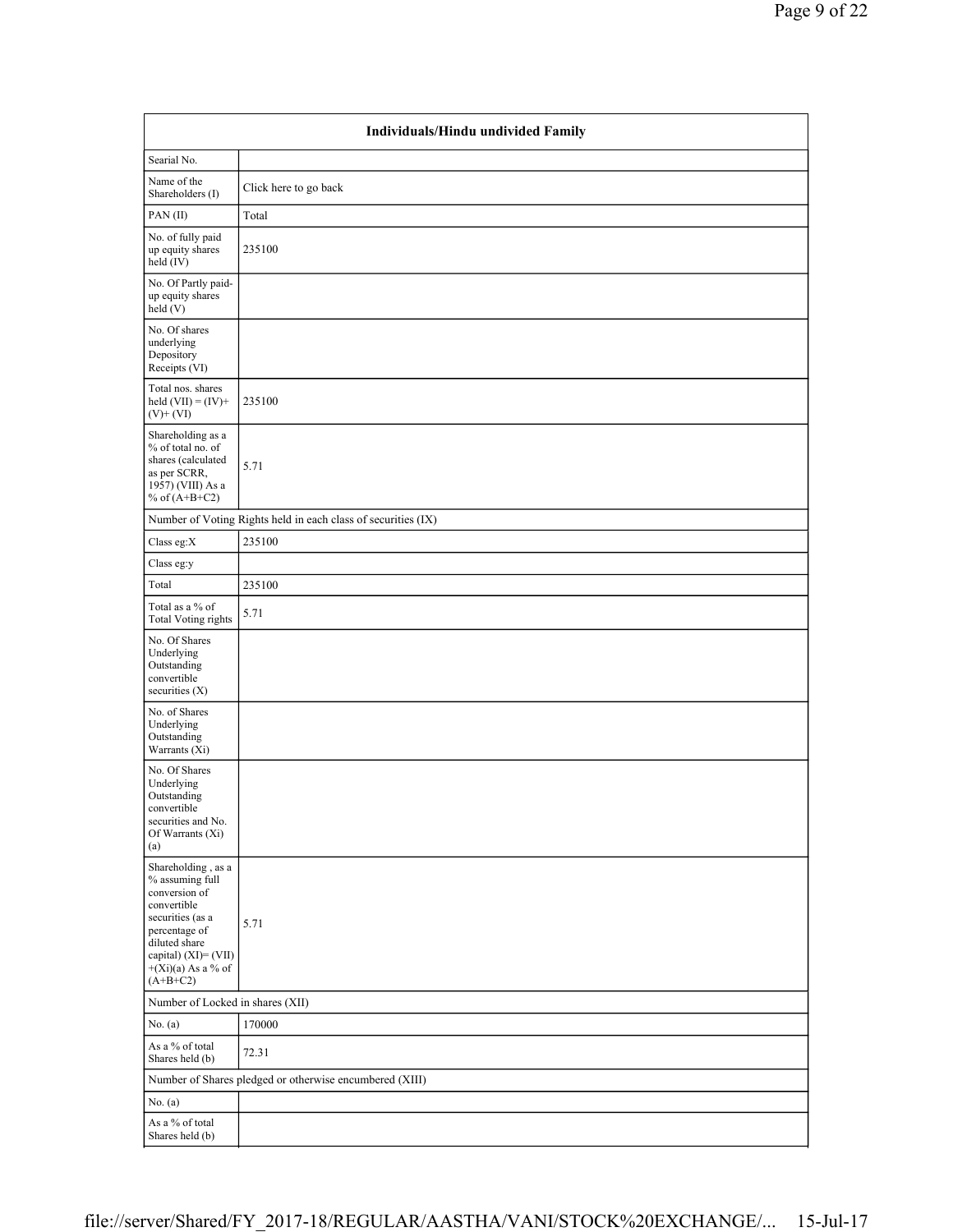| Number of equity<br>shares held in<br>dematerialized<br>form $(XIV)$ | 235100 |
|----------------------------------------------------------------------|--------|
| Reason for not providing PAN                                         |        |
| Reason for not<br>providing PAN                                      |        |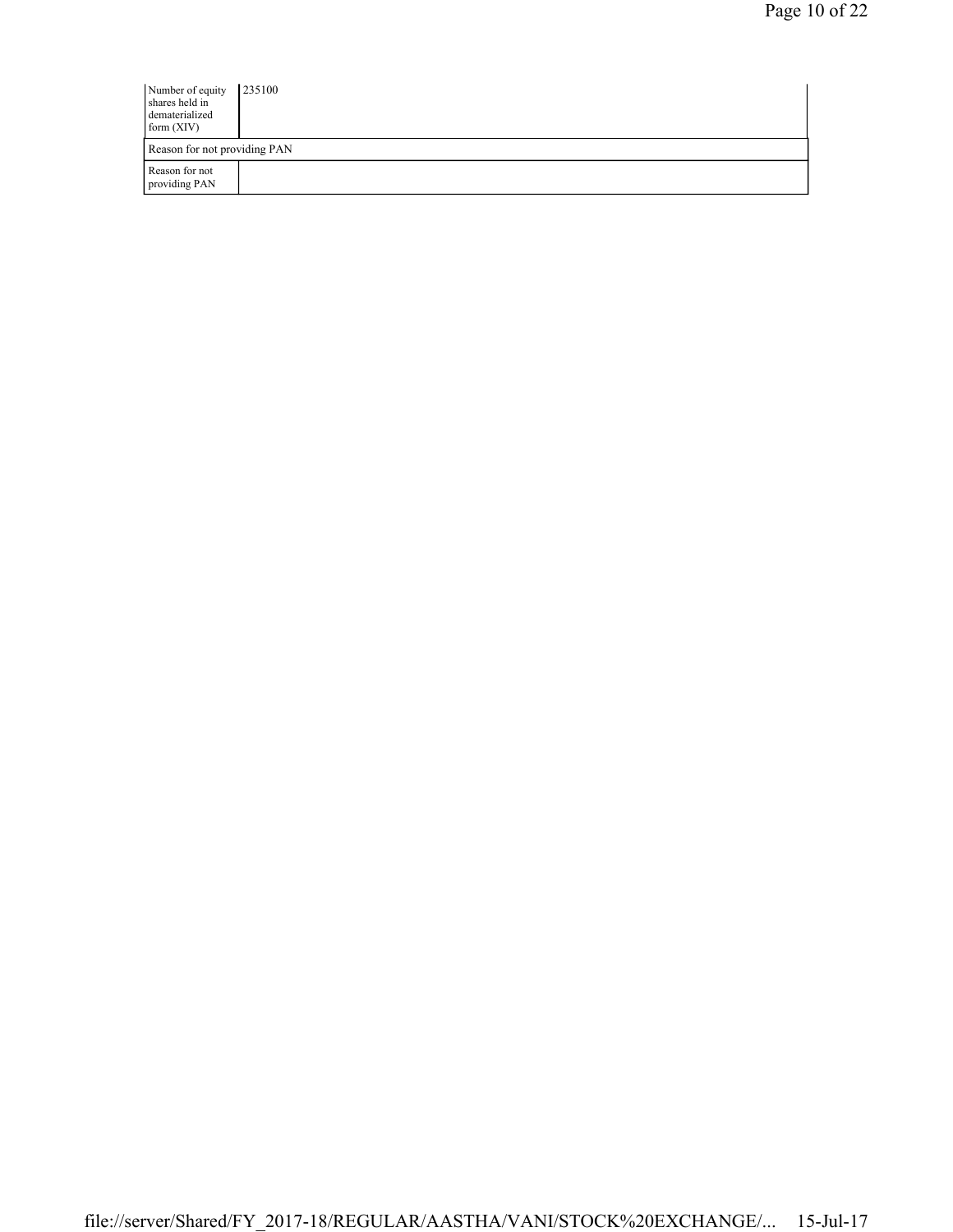| Searial No.                                                                                                                                                                           | $\mathbf{1}$     | $\overline{c}$                  | $\overline{\mathbf{3}}$                          | $\overline{4}$                 | 5                              | $\boldsymbol{6}$      | $\overline{7}$                                 |
|---------------------------------------------------------------------------------------------------------------------------------------------------------------------------------------|------------------|---------------------------------|--------------------------------------------------|--------------------------------|--------------------------------|-----------------------|------------------------------------------------|
| Name of the<br>Shareholders (I)                                                                                                                                                       | TARSEM<br>SINGH  | <b>JITENDER</b><br><b>KUMAR</b> | <b>SUKHDEV</b><br><b>SINGH</b><br><b>DHILLON</b> | <b>PRADEEP</b><br><b>KUMAR</b> | <b>SANJEEV</b><br><b>KUMAR</b> | VIJAY<br><b>KUMAR</b> | <b>HARDEEP</b><br><b>SINGH</b><br><b>WAHLA</b> |
| PAN(II)                                                                                                                                                                               | BQXPS7016N       | AQGPK9865P                      | ZZZZZ9999Z                                       | AQGPK9717L                     | AQLPK9076B                     | AQGPK9864N            | AARPW7993D                                     |
| No. of fully paid<br>up equity shares<br>held (IV)                                                                                                                                    | 110000           | 110000                          | 110000                                           | 110000                         | 110000                         | 100000                | 100000                                         |
| No. Of Partly paid-<br>up equity shares<br>held(V)                                                                                                                                    |                  |                                 |                                                  |                                |                                |                       |                                                |
| No. Of shares<br>underlying<br>Depository<br>Receipts (VI)                                                                                                                            |                  |                                 |                                                  |                                |                                |                       |                                                |
| Total nos. shares<br>held $(VII) = (IV) +$<br>$(V)+(VI)$                                                                                                                              | 110000           | 110000                          | 110000                                           | 110000                         | 110000                         | 100000                | 100000                                         |
| Shareholding as a<br>% of total no. of<br>shares (calculated<br>as per SCRR,<br>1957) (VIII) As a<br>% of $(A+B+C2)$                                                                  | 2.67             | 2.67                            | 2.67                                             | 2.67                           | 2.67                           | 2.43                  | 2.43                                           |
| Number of Voting Rights held in each class of securities (IX)                                                                                                                         |                  |                                 |                                                  |                                |                                |                       |                                                |
| Class eg: X                                                                                                                                                                           | 110000           | 110000                          | 110000                                           | 110000                         | 110000                         | 100000                | 100000                                         |
| Class eg:y                                                                                                                                                                            |                  |                                 |                                                  |                                |                                |                       |                                                |
| Total                                                                                                                                                                                 | 110000           | 110000                          | 110000                                           | 110000                         | 110000                         | 100000                | 100000                                         |
| Total as a % of<br><b>Total Voting rights</b>                                                                                                                                         | 2.67             | 2.67                            | 2.67                                             | 2.67                           | 2.67                           | 2.43                  | 2.43                                           |
| No. Of Shares<br>Underlying<br>Outstanding<br>convertible<br>securities $(X)$                                                                                                         |                  |                                 |                                                  |                                |                                |                       |                                                |
| No. of Shares<br>Underlying<br>Outstanding<br>Warrants (Xi)                                                                                                                           |                  |                                 |                                                  |                                |                                |                       |                                                |
| No. Of Shares<br>Underlying<br>Outstanding<br>convertible<br>securities and No.<br>Of Warrants (Xi)<br>(a)                                                                            |                  |                                 |                                                  |                                |                                |                       |                                                |
| Shareholding, as a<br>% assuming full<br>conversion of<br>convertible<br>securities (as a<br>percentage of<br>diluted share<br>capital) (XI)= (VII)<br>$+(X)$ As a % of<br>$(A+B+C2)$ | 2.67             | 2.67                            | 2.67                                             | 2.67                           | 2.67                           | 2.43                  | 2.43                                           |
| Number of Locked in shares (XII)                                                                                                                                                      |                  |                                 |                                                  |                                |                                |                       |                                                |
| No. (a)                                                                                                                                                                               | $\boldsymbol{0}$ | $\boldsymbol{0}$                | $\boldsymbol{0}$                                 | $\boldsymbol{0}$               | $\boldsymbol{0}$               | $\boldsymbol{0}$      | $\boldsymbol{0}$                               |
| As a % of total<br>Shares held (b)                                                                                                                                                    | $\overline{0}$   | $\boldsymbol{0}$                | $\bf{0}$                                         | $\mathbf{0}$                   | $\boldsymbol{0}$               | $\boldsymbol{0}$      | $\boldsymbol{0}$                               |
| Number of equity<br>shares held in<br>dematerialized<br>form $(XIV)$                                                                                                                  | 110000           | 110000                          | $\bf{0}$                                         | $\boldsymbol{0}$               | $\boldsymbol{0}$               | 100000                | 100000                                         |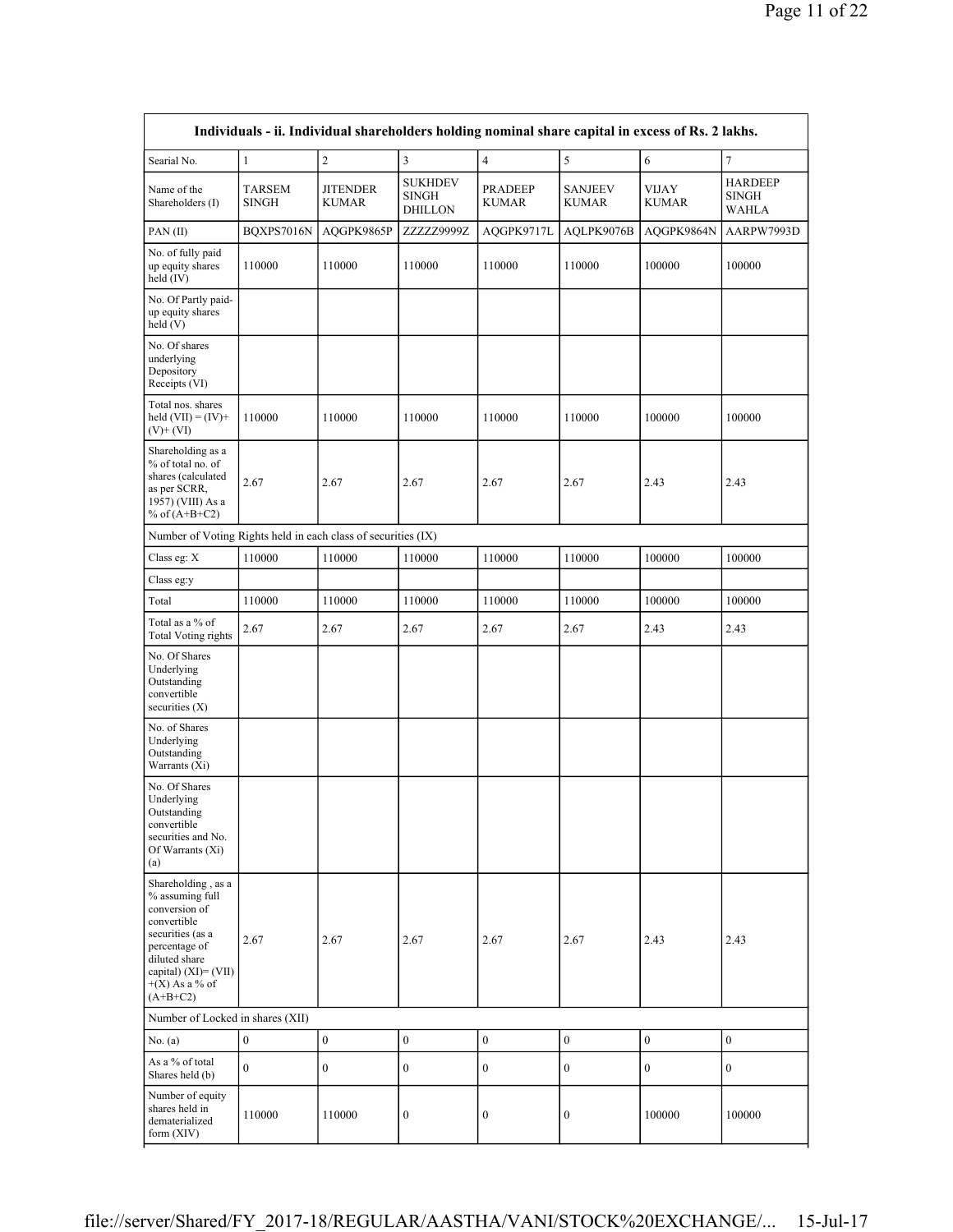|                                 | Reason for not providing PAN |                              |  |  |  |  |  |  |  |  |
|---------------------------------|------------------------------|------------------------------|--|--|--|--|--|--|--|--|
| Reason for not<br>providing PAN |                              | Textual<br>Information $(1)$ |  |  |  |  |  |  |  |  |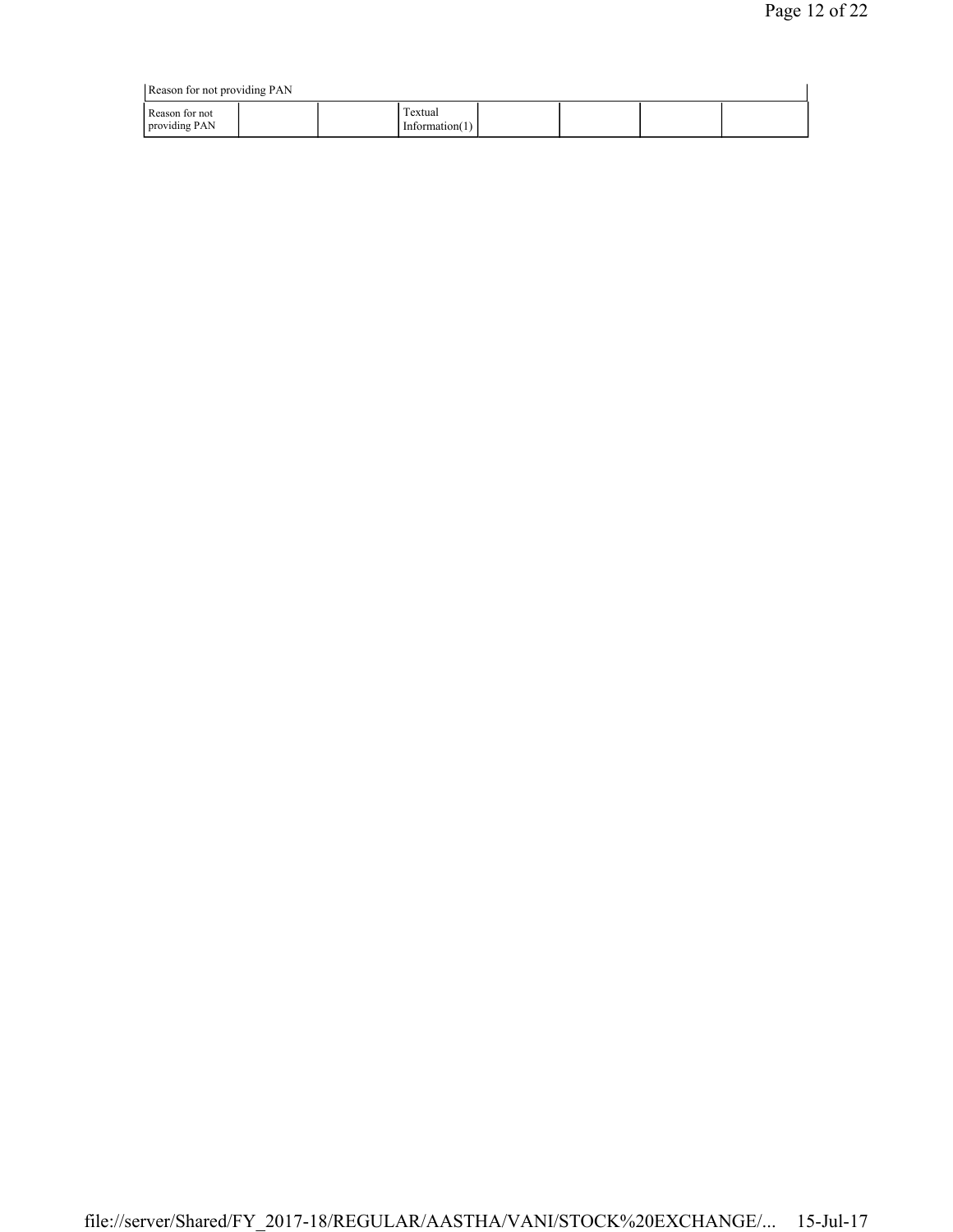| Searial No.                                                                                                                                                                              | 8                              | 9                            | 10                              | 11                            | 12                              | 13                              | 14                        |
|------------------------------------------------------------------------------------------------------------------------------------------------------------------------------------------|--------------------------------|------------------------------|---------------------------------|-------------------------------|---------------------------------|---------------------------------|---------------------------|
| Name of the<br>Shareholders (I)                                                                                                                                                          | <b>SURJEET</b><br><b>SINGH</b> | <b>BOHAR</b><br><b>SINGH</b> | <b>BALJINDER</b><br><b>KAUR</b> | <b>HARMEET</b><br><b>GHAI</b> | <b>KAMALJEET</b><br><b>GHAI</b> | <b>SATWANTI</b><br><b>BAJAJ</b> | LOKESH<br><b>SACHDEVA</b> |
| PAN(II)                                                                                                                                                                                  | BEBPS1102R                     | BEMPS0144E                   | AQMPK8957G                      | AGOPG7932M                    | AGFPG1592E                      | AASPB4178Q                      | ANXPS6801K                |
| No. of fully paid<br>up equity shares<br>held $(IV)$                                                                                                                                     | 100000                         | 100000                       | 100000                          | 76800                         | 76800                           | 76800                           | 50000                     |
| No. Of Partly paid-<br>up equity shares<br>held (V)                                                                                                                                      |                                |                              |                                 |                               |                                 |                                 |                           |
| No. Of shares<br>underlying<br>Depository<br>Receipts (VI)                                                                                                                               |                                |                              |                                 |                               |                                 |                                 |                           |
| Total nos. shares<br>held $(VII) = (IV) +$<br>$(V)+(VI)$                                                                                                                                 | 100000                         | 100000                       | 100000                          | 76800                         | 76800                           | 76800                           | 50000                     |
| Shareholding as a<br>% of total no. of<br>shares (calculated<br>as per SCRR,<br>1957) (VIII) As a<br>% of $(A+B+C2)$                                                                     | 2.43                           | 2.43                         | 2.43                            | 1.86                          | 1.86                            | 1.86                            | 1.21                      |
| Number of Voting Rights held in each class of securities (IX)                                                                                                                            |                                |                              |                                 |                               |                                 |                                 |                           |
| Class eg: X                                                                                                                                                                              | 100000                         | 100000                       | 100000                          | 76800                         | 76800                           | 76800                           | 50000                     |
| Class eg:y                                                                                                                                                                               |                                |                              |                                 |                               |                                 |                                 |                           |
| Total                                                                                                                                                                                    | 100000                         | 100000                       | 100000                          | 76800                         | 76800                           | 76800                           | 50000                     |
| Total as a % of<br><b>Total Voting rights</b>                                                                                                                                            | 2.43                           | 2.43                         | 2.43                            | 1.86                          | 1.86                            | 1.86                            | 1.21                      |
| No. Of Shares<br>Underlying<br>Outstanding<br>convertible<br>securities $(X)$                                                                                                            |                                |                              |                                 |                               |                                 |                                 |                           |
| No. of Shares<br>Underlying<br>Outstanding<br>Warrants (Xi)                                                                                                                              |                                |                              |                                 |                               |                                 |                                 |                           |
| No. Of Shares<br>Underlying<br>Outstanding<br>convertible<br>securities and No.<br>Of Warrants (Xi)<br>(a)                                                                               |                                |                              |                                 |                               |                                 |                                 |                           |
| Shareholding, as a<br>% assuming full<br>conversion of<br>convertible<br>securities (as a<br>percentage of<br>diluted share<br>capital) $(XI) = (VII)$<br>$+(X)$ As a % of<br>$(A+B+C2)$ | 2.43                           | 2.43                         | 2.43                            | 1.86                          | 1.86                            | 1.86                            | 1.21                      |
| Number of Locked in shares (XII)                                                                                                                                                         |                                |                              |                                 |                               |                                 |                                 |                           |
| No. $(a)$                                                                                                                                                                                | $\boldsymbol{0}$               | $\boldsymbol{0}$             | $\boldsymbol{0}$                | $\boldsymbol{0}$              | $\boldsymbol{0}$                | $\boldsymbol{0}$                | $\boldsymbol{0}$          |
| As a % of total<br>Shares held (b)                                                                                                                                                       | $\mathbf{0}$                   | $\boldsymbol{0}$             | $\boldsymbol{0}$                | $\boldsymbol{0}$              | $\boldsymbol{0}$                | $\bf{0}$                        | $\boldsymbol{0}$          |
| Number of equity<br>shares held in<br>dematerialized<br>form $(XIV)$                                                                                                                     | $\boldsymbol{0}$               | $\boldsymbol{0}$             | $\boldsymbol{0}$                | $\boldsymbol{0}$              | $\boldsymbol{0}$                | $\boldsymbol{0}$                | 50000                     |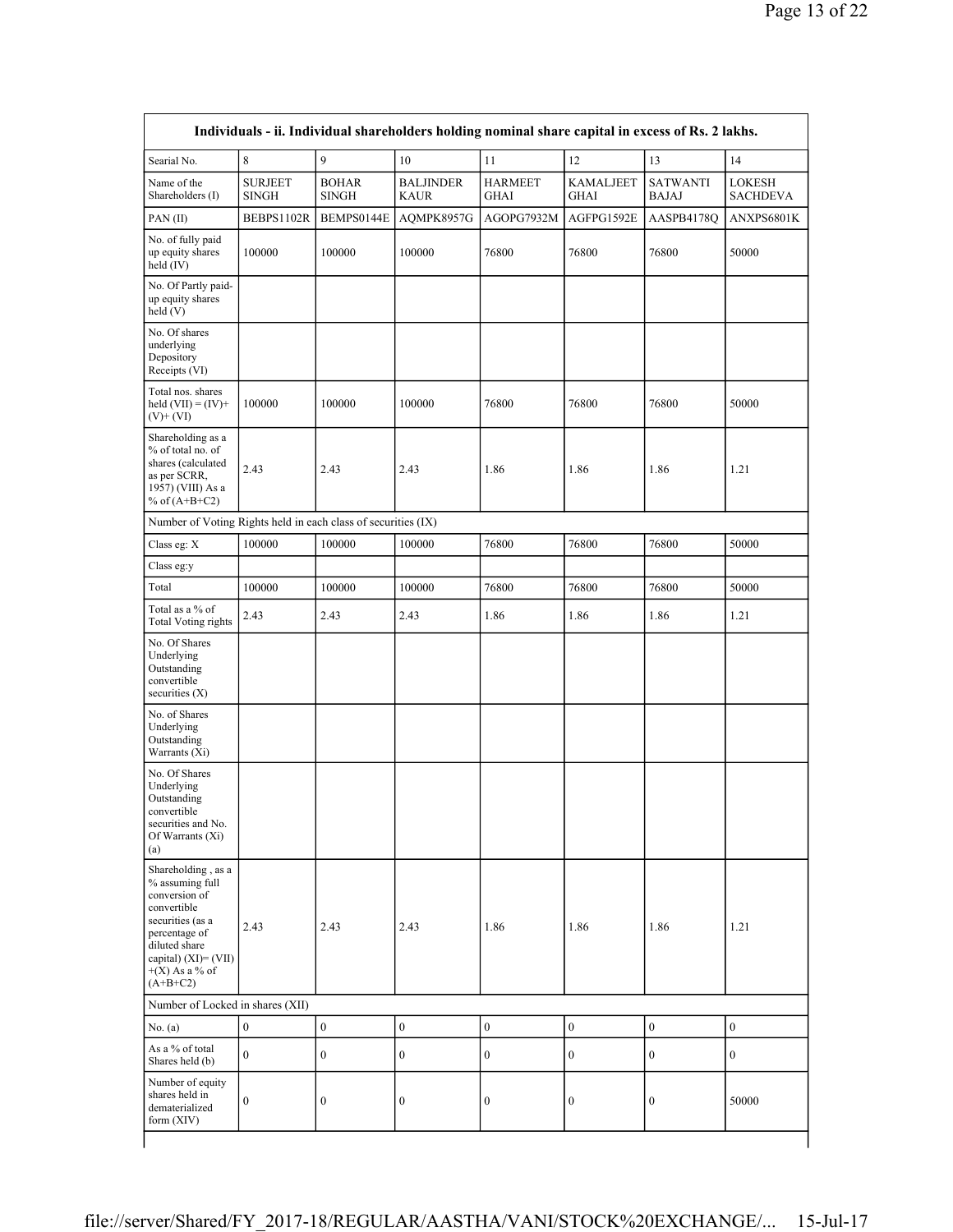| Reason for not providing PAN    |  |  |  |  |  |  |  |  |
|---------------------------------|--|--|--|--|--|--|--|--|
| Reason for not<br>providing PAN |  |  |  |  |  |  |  |  |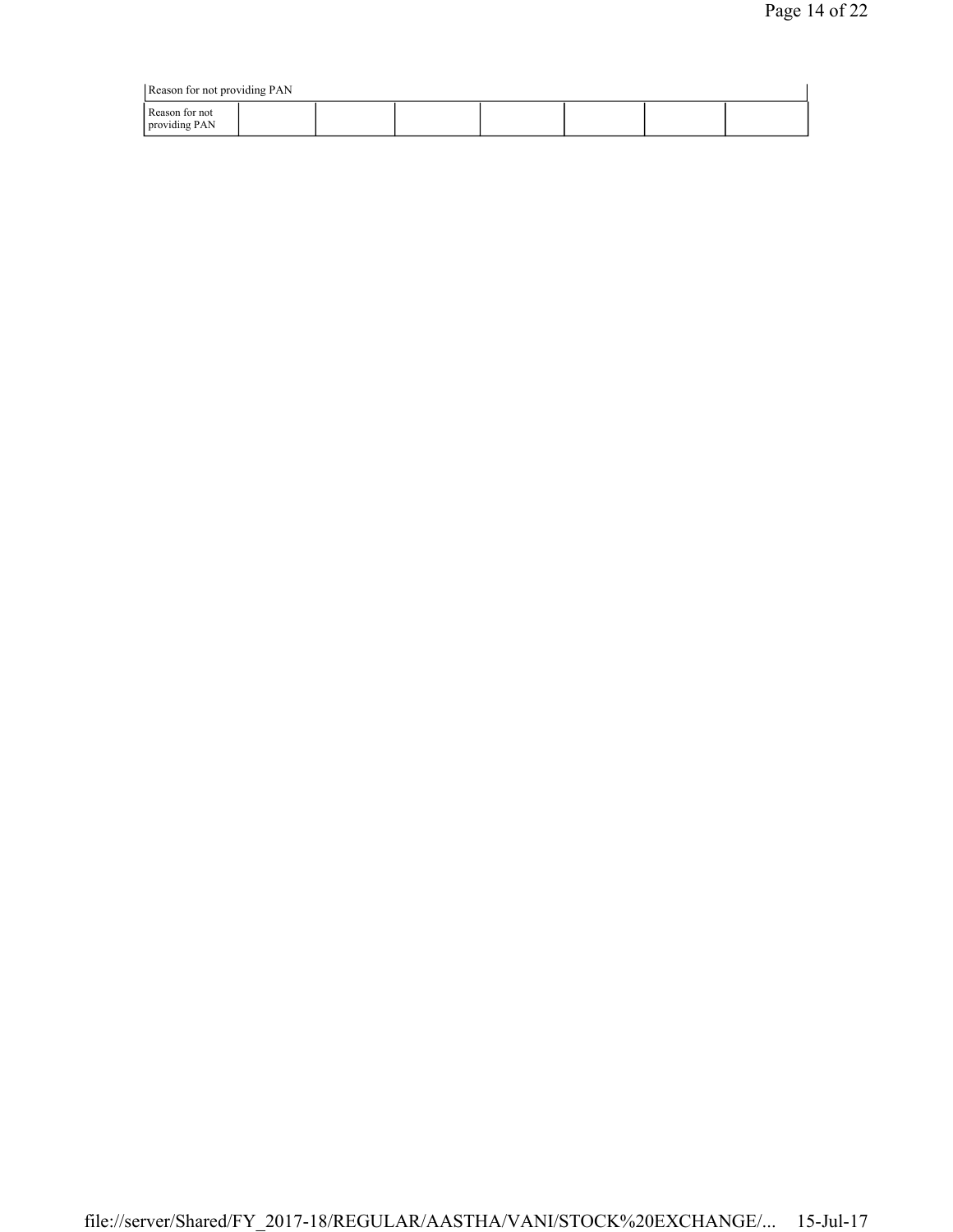| Searial No.                                                                                                                                                                           | 15                              | 16                             | 17                            | 18                            | 19                            | 20                            | 21                             |
|---------------------------------------------------------------------------------------------------------------------------------------------------------------------------------------|---------------------------------|--------------------------------|-------------------------------|-------------------------------|-------------------------------|-------------------------------|--------------------------------|
| Name of the<br>Shareholders (I)                                                                                                                                                       | <b>ADHIR</b><br><b>SACHDEVA</b> | <b>HERIKA</b><br><b>NARANG</b> | <b>GEETA</b><br><b>CHADHA</b> | <b>MANAN</b><br><b>NARANG</b> | <b>MANSI</b><br><b>NARANG</b> | <b>RAJIV</b><br><b>CHADHA</b> | <b>NAVEEN</b><br><b>NARANG</b> |
| PAN(II)                                                                                                                                                                               | ANXPS6570P                      | AHJPA5543N                     | AGGPC0379Q                    | ACJPN9853B                    | ABTPN4637N                    | AAFPC2849C                    | AADPN0344D                     |
| No. of fully paid<br>up equity shares<br>held (IV)                                                                                                                                    | 50000                           | 50000                          | 50000                         | 50000                         | 50000                         | 50000                         | 50000                          |
| No. Of Partly paid-<br>up equity shares<br>held(V)                                                                                                                                    |                                 |                                |                               |                               |                               |                               |                                |
| No. Of shares<br>underlying<br>Depository<br>Receipts (VI)                                                                                                                            |                                 |                                |                               |                               |                               |                               |                                |
| Total nos. shares<br>held $(VII) = (IV) +$<br>$(V)+(VI)$                                                                                                                              | 50000                           | 50000                          | 50000                         | 50000                         | 50000                         | 50000                         | 50000                          |
| Shareholding as a<br>% of total no. of<br>shares (calculated<br>as per SCRR,<br>1957) (VIII) As a<br>% of $(A+B+C2)$                                                                  | 1.21                            | 1.21                           | 1.21                          | 1.21                          | 1.21                          | 1.21                          | 1.21                           |
| Number of Voting Rights held in each class of securities (IX)                                                                                                                         |                                 |                                |                               |                               |                               |                               |                                |
| Class eg: X                                                                                                                                                                           | 50000                           | 50000                          | 50000                         | 50000                         | 50000                         | 50000                         | 50000                          |
| Class eg:y                                                                                                                                                                            |                                 |                                |                               |                               |                               |                               |                                |
| Total                                                                                                                                                                                 | 50000                           | 50000                          | 50000                         | 50000                         | 50000                         | 50000                         | 50000                          |
| Total as a % of<br><b>Total Voting rights</b>                                                                                                                                         | 1.21                            | 1.21                           | 1.21                          | 1.21                          | 1.21                          | 1.21                          | 1.21                           |
| No. Of Shares<br>Underlying<br>Outstanding<br>convertible<br>securities $(X)$                                                                                                         |                                 |                                |                               |                               |                               |                               |                                |
| No. of Shares<br>Underlying<br>Outstanding<br>Warrants (Xi)                                                                                                                           |                                 |                                |                               |                               |                               |                               |                                |
| No. Of Shares<br>Underlying<br>Outstanding<br>convertible<br>securities and No.<br>Of Warrants (Xi)<br>(a)                                                                            |                                 |                                |                               |                               |                               |                               |                                |
| Shareholding, as a<br>% assuming full<br>conversion of<br>convertible<br>securities (as a<br>percentage of<br>diluted share<br>capital) (XI)= (VII)<br>$+(X)$ As a % of<br>$(A+B+C2)$ | 1.21                            | 1.21                           | 1.21                          | 1.21                          | 1.21                          | 1.21                          | 1.21                           |
| Number of Locked in shares (XII)                                                                                                                                                      |                                 |                                |                               |                               |                               |                               |                                |
| No. (a)                                                                                                                                                                               | $\boldsymbol{0}$                | $\boldsymbol{0}$               | $\boldsymbol{0}$              | $\boldsymbol{0}$              | $\boldsymbol{0}$              | $\boldsymbol{0}$              | $\boldsymbol{0}$               |
| As a % of total<br>Shares held (b)                                                                                                                                                    | $\overline{0}$                  | $\boldsymbol{0}$               | $\boldsymbol{0}$              | $\boldsymbol{0}$              | $\boldsymbol{0}$              | $\boldsymbol{0}$              | $\boldsymbol{0}$               |
| Number of equity<br>shares held in<br>dematerialized<br>form $(XIV)$                                                                                                                  | 50000                           | 50000                          | 50000                         | 50000                         | 50000                         | 50000                         | 50000                          |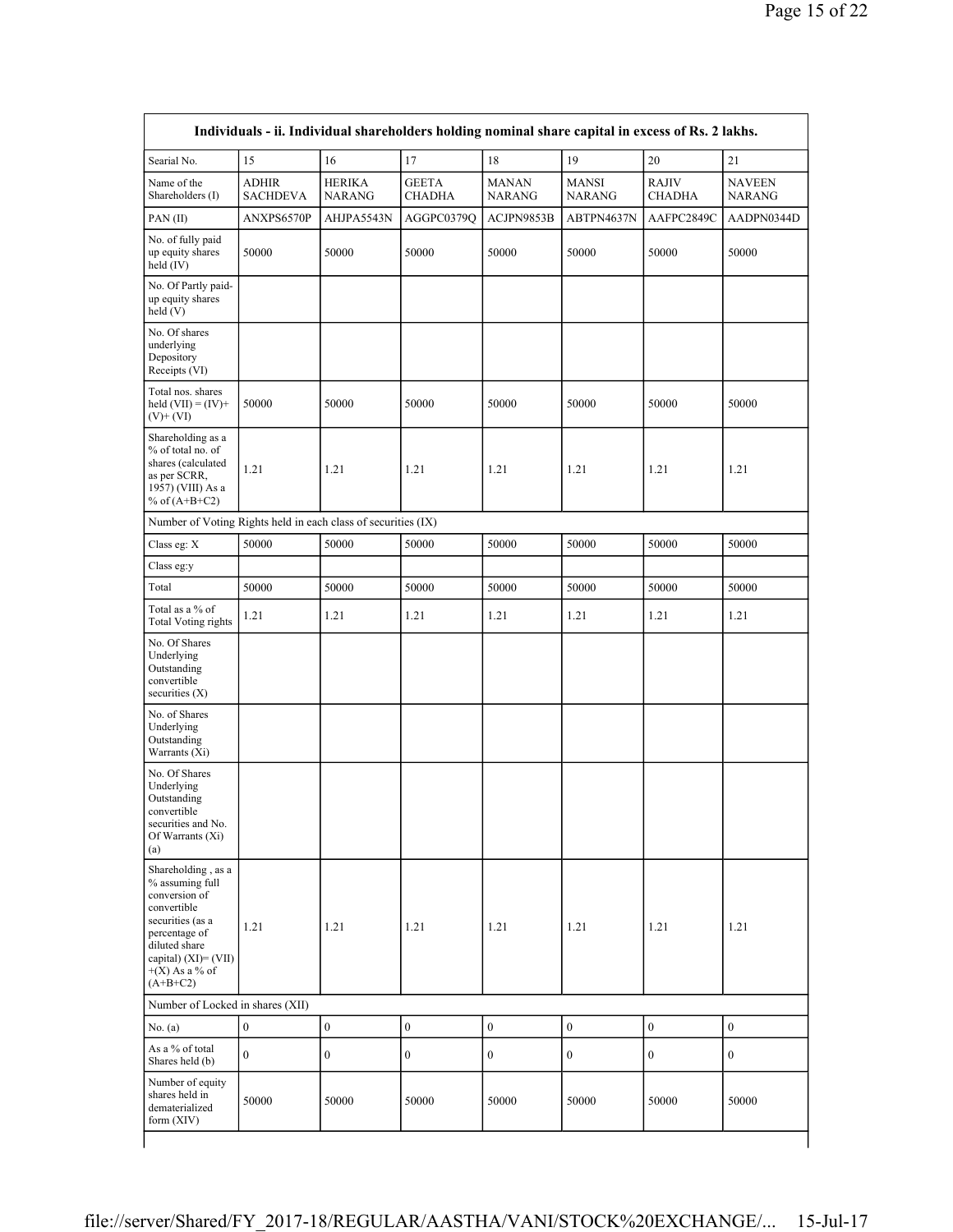| Reason for not providing PAN    |  |  |  |  |  |  |  |
|---------------------------------|--|--|--|--|--|--|--|
| Reason for not<br>providing PAN |  |  |  |  |  |  |  |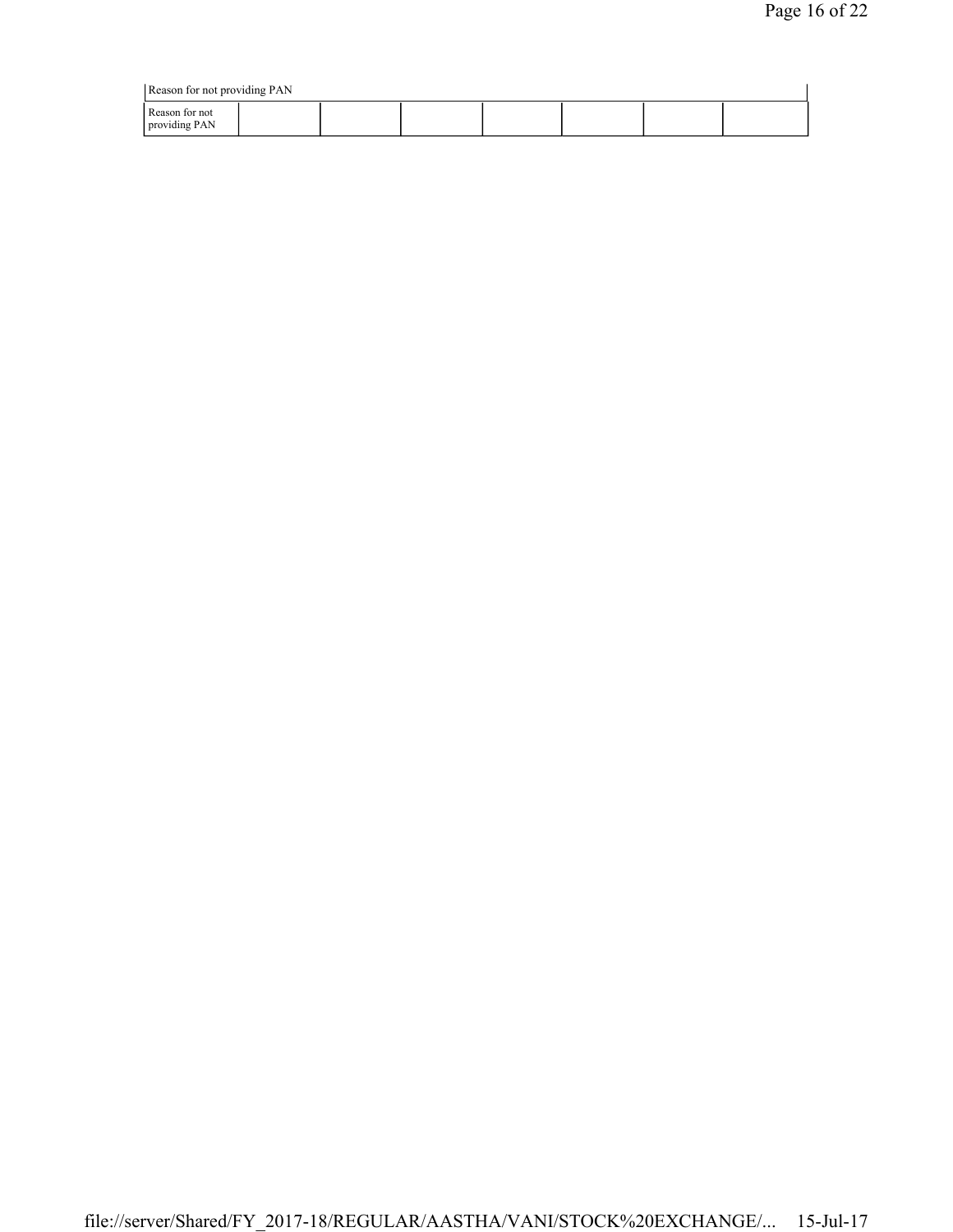| Searial No.                                                                                                                                                                           | 22                              | 23                                                            | 24                              | 25                                    |                          |
|---------------------------------------------------------------------------------------------------------------------------------------------------------------------------------------|---------------------------------|---------------------------------------------------------------|---------------------------------|---------------------------------------|--------------------------|
| Name of the<br>Shareholders (I)                                                                                                                                                       | <b>SUMITRA</b><br><b>NARANG</b> | <b>SATISH CHANDER</b><br><b>NARANG</b>                        | <b>BHALINDER</b><br><b>GHAI</b> | <b>ROMESH CHANDER</b><br><b>BAJAJ</b> | Click here to go<br>back |
| PAN(II)                                                                                                                                                                               | AADPN0343E                      | AAAPN0874H                                                    | AGVPG6895Q                      | AASPB4177B                            | Total                    |
| No. of fully paid<br>up equity shares<br>held (IV)                                                                                                                                    | 50000                           | 50000                                                         | 45250                           | 41150                                 | 1866800                  |
| No. Of Partly paid-<br>up equity shares<br>held(V)                                                                                                                                    |                                 |                                                               |                                 |                                       |                          |
| No. Of shares<br>underlying<br>Depository<br>Receipts (VI)                                                                                                                            |                                 |                                                               |                                 |                                       |                          |
| Total nos. shares<br>held $(VII) = (IV) +$<br>$(V)+(VI)$                                                                                                                              | 50000                           | 50000                                                         | 45250                           | 41150                                 | 1866800                  |
| Shareholding as a<br>% of total no. of<br>shares (calculated<br>as per SCRR,<br>1957) (VIII) As a<br>% of $(A+B+C2)$                                                                  | 1.21                            | 1.21                                                          | 1.1                             | 1                                     | 45.31                    |
|                                                                                                                                                                                       |                                 | Number of Voting Rights held in each class of securities (IX) |                                 |                                       |                          |
| Class eg: X                                                                                                                                                                           | 50000                           | 50000                                                         | 45250                           | 41150                                 | 1866800                  |
| Class eg:y                                                                                                                                                                            |                                 |                                                               |                                 |                                       |                          |
| Total                                                                                                                                                                                 | 50000                           | 50000                                                         | 45250                           | 41150                                 | 1866800                  |
| Total as a % of<br><b>Total Voting rights</b>                                                                                                                                         | 1.21                            | 1.21                                                          | 1.1                             | $\mathbf{1}$                          | 45.31                    |
| No. Of Shares<br>Underlying<br>Outstanding<br>convertible<br>securities $(X)$                                                                                                         |                                 |                                                               |                                 |                                       |                          |
| No. of Shares<br>Underlying<br>Outstanding<br>Warrants (Xi)                                                                                                                           |                                 |                                                               |                                 |                                       |                          |
| No. Of Shares<br>Underlying<br>Outstanding<br>convertible<br>securities and No.<br>Of Warrants (Xi)<br>(a)                                                                            |                                 |                                                               |                                 |                                       |                          |
| Shareholding, as a<br>% assuming full<br>conversion of<br>convertible<br>securities (as a<br>percentage of<br>diluted share<br>capital) (XI)= (VII)<br>$+(X)$ As a % of<br>$(A+B+C2)$ | 1.21                            | 1.21                                                          | 1.1                             | $\mathbf{1}$                          | 45.31                    |
| Number of Locked in shares (XII)                                                                                                                                                      |                                 |                                                               |                                 |                                       |                          |
| No. (a)                                                                                                                                                                               | $\boldsymbol{0}$                | $\boldsymbol{0}$                                              | $\boldsymbol{0}$                | $\mathbf{0}$                          | $\boldsymbol{0}$         |
| As a % of total<br>Shares held (b)                                                                                                                                                    | $\boldsymbol{0}$                | $\boldsymbol{0}$                                              | $\boldsymbol{0}$                | $\boldsymbol{0}$                      | $\boldsymbol{0}$         |
| Number of equity<br>shares held in<br>dematerialized<br>form $(XIV)$                                                                                                                  | 50000                           | 50000                                                         | $\boldsymbol{0}$                | $\boldsymbol{0}$                      | 920000                   |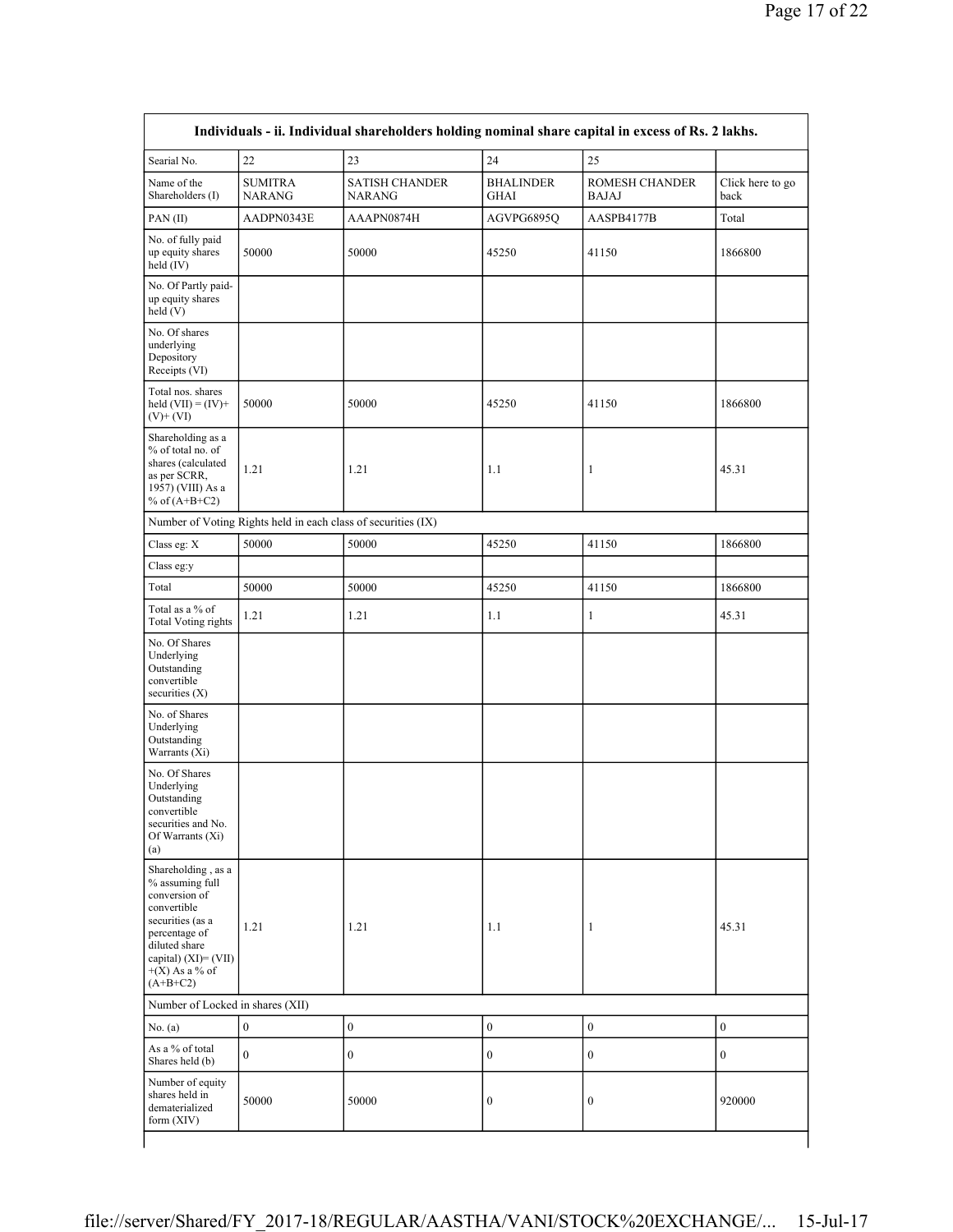| Reason for not providing PAN    |  |  |  |  |  |  |  |
|---------------------------------|--|--|--|--|--|--|--|
| Reason for not<br>providing PAN |  |  |  |  |  |  |  |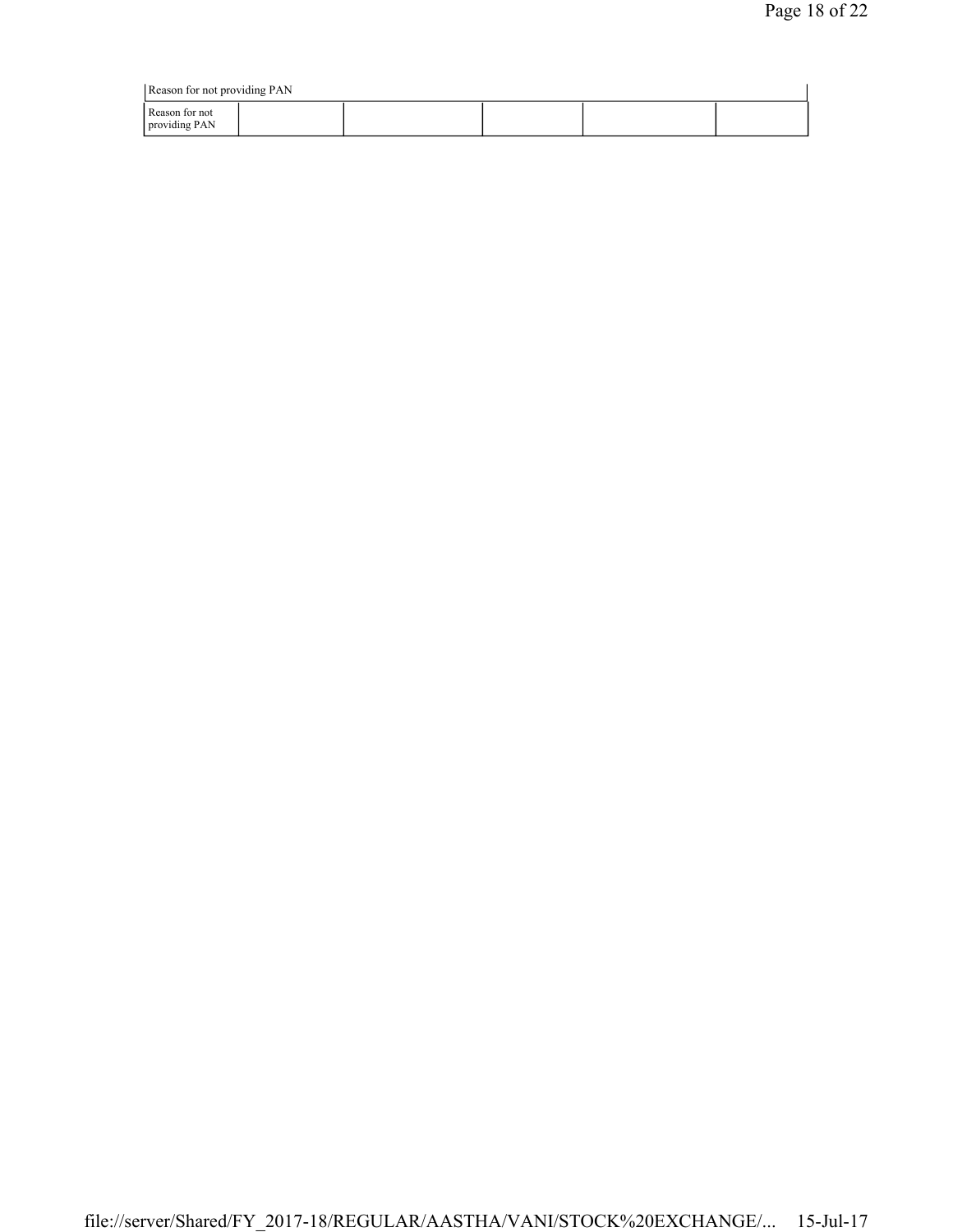|                        | <b>Text Block</b>                                                                                                                        |
|------------------------|------------------------------------------------------------------------------------------------------------------------------------------|
| Textual Information(1) | THE PAN OF MR. SUKHDEV SINGH DHILLON IS NOT AVAILABLE WITH THE COMPANY<br>AND COMPANY ALREADY REQUESTED TO PROVIDE THE SAME AS EARLIEST. |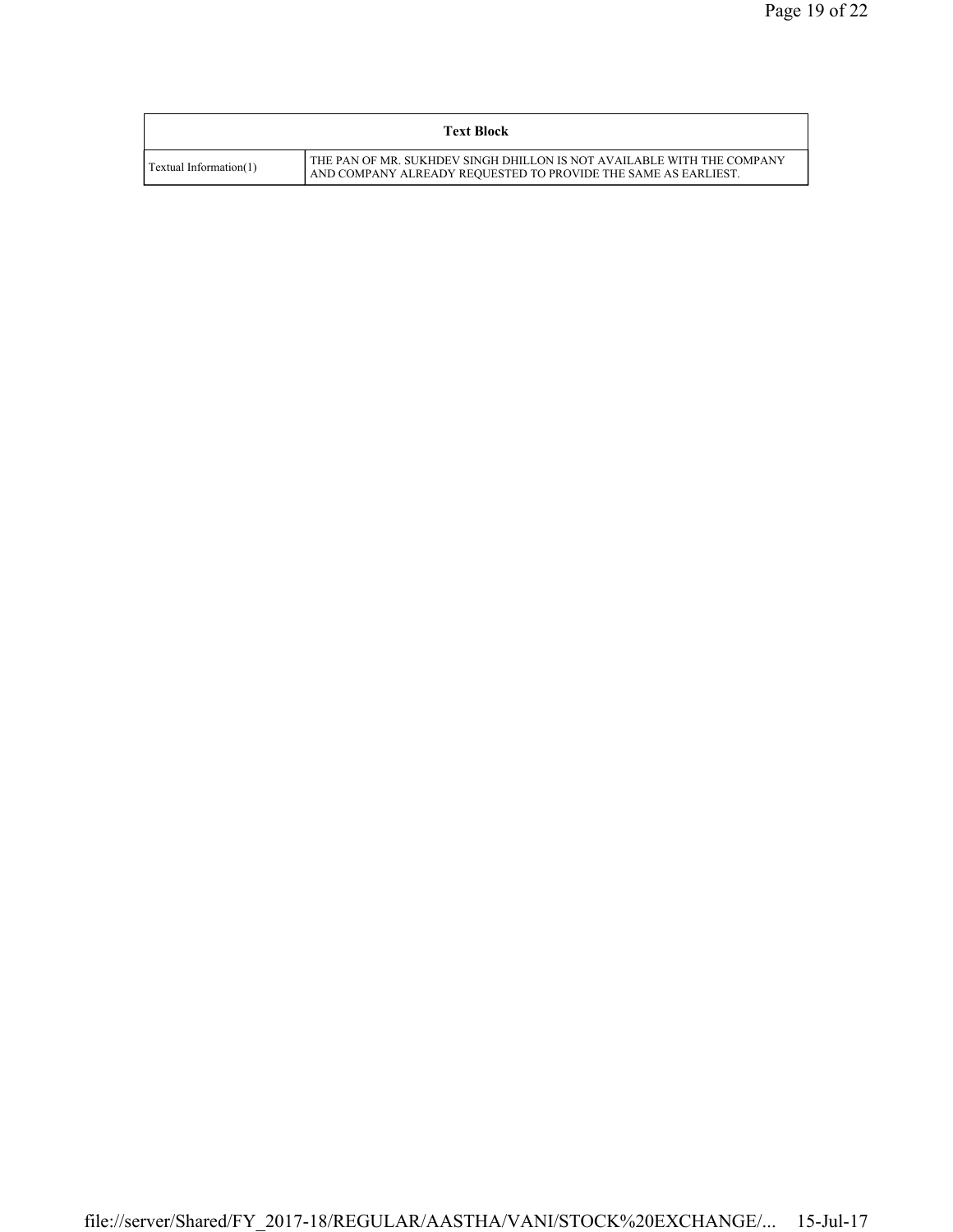| Searial No.                                                                                                                                                                           | $\mathbf{1}$                                                  | $\boldsymbol{2}$                          | $\overline{3}$                            | $\overline{4}$                            |                          |
|---------------------------------------------------------------------------------------------------------------------------------------------------------------------------------------|---------------------------------------------------------------|-------------------------------------------|-------------------------------------------|-------------------------------------------|--------------------------|
| Category                                                                                                                                                                              | <b>Bodies Corporate</b>                                       | <b>HUF</b>                                | <b>HUF</b>                                | <b>HUF</b>                                |                          |
| Category / More<br>than 1 percentage                                                                                                                                                  | More than 1 percentage<br>of shareholding                     | More than 1 percentage<br>of shareholding | More than 1 percentage<br>of shareholding | More than 1 percentage<br>of shareholding |                          |
| Name of the<br>Shareholders (I)                                                                                                                                                       | NAU NIDH FINANCE<br><b>LIMITED</b>                            | <b>MANAN NARANG</b><br>(HUF)              | <b>NAVEEN NARANG</b><br>(HUF)             | <b>SATISH CHANDER</b><br>NARANG (HUF)     | Click here<br>to go back |
| PAN(II)                                                                                                                                                                               | AABCN5075G                                                    | AAJHM7838B                                | AACHN4022M                                | AAAHS6461F                                | Total                    |
| No. of the<br>Shareholders (I)                                                                                                                                                        | $\mathbf{1}$                                                  | $\mathbf{1}$                              | $\mathbf{1}$                              | $\mathbf{1}$                              | $\boldsymbol{0}$         |
| No. of fully paid<br>up equity shares<br>held (IV)                                                                                                                                    | 1000000                                                       | 50000                                     | 50000                                     | 50000                                     | $\boldsymbol{0}$         |
| No. Of Partly paid-<br>up equity shares<br>held $(V)$                                                                                                                                 |                                                               |                                           |                                           |                                           |                          |
| No. Of shares<br>underlying<br>Depository<br>Receipts (VI)                                                                                                                            |                                                               |                                           |                                           |                                           |                          |
| Total nos. shares<br>held $(VII) = (IV) +$<br>$(V)$ + $(VI)$                                                                                                                          | 1000000                                                       | 50000                                     | 50000                                     | 50000                                     | $\boldsymbol{0}$         |
| Shareholding as a<br>% of total no. of<br>shares (calculated<br>as per SCRR,<br>1957) (VIII) As a<br>% of $(A+B+C2)$                                                                  | 24.27                                                         | 1.21                                      | 1.21                                      | 1.21                                      | $\boldsymbol{0}$         |
|                                                                                                                                                                                       | Number of Voting Rights held in each class of securities (IX) |                                           |                                           |                                           |                          |
| Class eg: X                                                                                                                                                                           | 1000000                                                       | 50000                                     | 50000                                     | 50000                                     | $\boldsymbol{0}$         |
| Class eg:y                                                                                                                                                                            |                                                               |                                           |                                           |                                           |                          |
| Total                                                                                                                                                                                 | 1000000                                                       | 50000                                     | 50000                                     | 50000                                     | $\boldsymbol{0}$         |
| Total as a % of<br><b>Total Voting rights</b>                                                                                                                                         | 24.27                                                         | 1.21                                      | 1.21                                      | 1.21                                      | $\mathbf{0}$             |
| No. Of Shares<br>Underlying<br>Outstanding<br>convertible<br>securities $(X)$                                                                                                         |                                                               |                                           |                                           |                                           |                          |
| No. of Shares<br>Underlying<br>Outstanding<br>Warrants (Xi)                                                                                                                           |                                                               |                                           |                                           |                                           |                          |
| No. Of Shares<br>Underlying<br>Outstanding<br>convertible<br>securities and No.<br>Of Warrants (Xi)<br>(a)                                                                            |                                                               |                                           |                                           |                                           |                          |
| Shareholding, as a<br>% assuming full<br>conversion of<br>convertible<br>securities (as a<br>percentage of<br>diluted share<br>capital) (XI)= (VII)<br>$+(X)$ As a % of<br>$(A+B+C2)$ | 24.27                                                         | 1.21                                      | 1.21                                      | 1.21                                      | $\bf{0}$                 |
|                                                                                                                                                                                       |                                                               |                                           |                                           |                                           |                          |
| Number of Locked in shares (XII)                                                                                                                                                      |                                                               |                                           |                                           |                                           |                          |